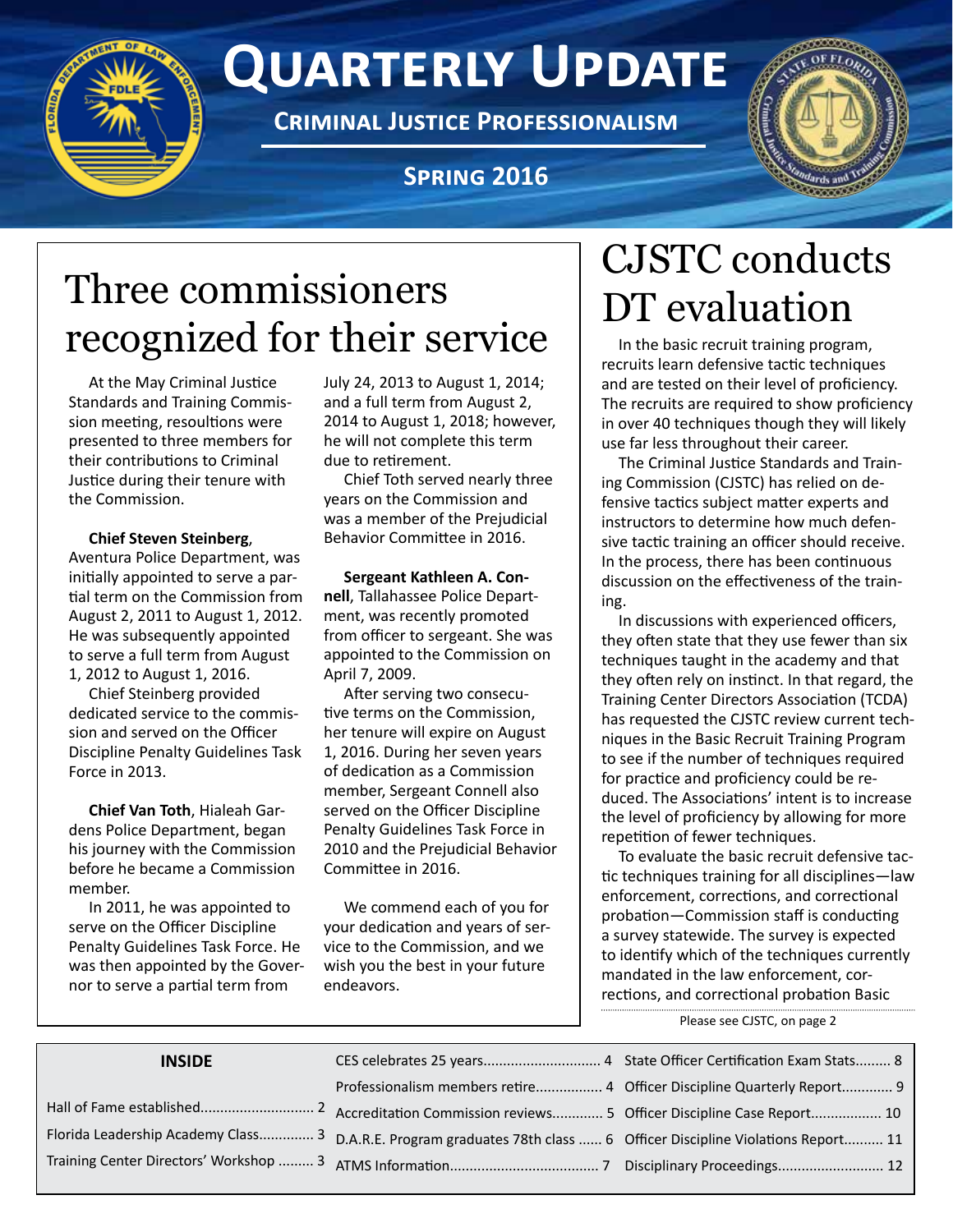#### CRIMINAL JUSTICE STANDARDS AND TRAINING **COMMISSION**

**Director Greg S. Hutching, Chair** *Florida Panhandle Technical College Public Safety Institute* **Warden Edward L. Griffin, Vice-Chair** *Putnam Correctional Institution* **Regional Warden Brian D. Riedl** *Department of Corrections (Proxy)* **Captain Steve Courtoy** *Office of the Attorney General (Proxy)* **Colonel Gene Spaulding** *Florida Highway Patrol* **Sheriff William "Bill" Prummell** *Charlotte County Sheriff's Office* **Sheriff David Hobbs** *Jefferson County Sheriff's Office* **Sheriff David B. Shoar** *St. Johns County Sheriff's Office* **Chief Steven Steinberg** *Aventura Police Department* **Chief Van Toth** *Hialeah Gardens Police Department*  **Chief George Turner**  *Brooksville Police Department* **Officer Kathleen A. Connell** *Tallahassee Police Department* **Deputy William "Willie" R. Weiss** *Martin County Sheriff's Office* **Major Michael L. Allen** *Polk County Sheriff's Office* **Sergeant Matthew "Matt" L. Williams**

*Clay County Sheriff's Office*

**Sergeant Jennifer Sandman** *Town of Palm Beach Police Department*

**Detective Nicholas Marolda, Jr.**  *Lakeland Police Department*

**Correctional Officer Benito Arzon**

*Orange County Dept. of Corrections* **Mr. William "Bill" Harriss** *Florida State Resident* 

**Statewide Prosecutor Nick Cox Assistant Attorney General** 

**Clark Jennings**

*Commission Attorneys Office of the Attorney General*

# FDLE establishes Hall of Fame

The Florida Law Enforcement Officers' Hall of Fame was established to recognize and honor law enforcement officers who put their lives on the line for the safety and protection of Florida's residents and visitors through their works, service and exemplary accomplishments.

The Florida Department of Law Enforcement (FDLE) is privileged to establish the Hall of Fame to honor contributions made to our state by these exceptional individuals.

This is a tribute to their unselfish dedication as daily heroes in the lives of many throughout the state. It is also noteworthy to offer appreciation to these individuals who contribute to

CJSTC, from page 1

Recruit Training Programs are used most on the job. The survey will also identify whether any additional post-basic defensive tactics training officers receive reinforces what is taught in basic, or whether officers are taught to use other

The TDCA High Liability Committee along with defensive tactics subject matter experts, training school directors, academy coordinators, and officers

techniques.

the advancement of the law enforcement field.

This year's Inaugural Induction Ceremony was held May 1 at

the Capitol. The inductees are Willis D. Booth, Larry Campbell, Thomas D. Hurlburt Jr., James F. Medley, and Leonidas George Mavro Thalassites. Each year, inductees' names have been affixed on a plaque in the Florida Law Enforcement Officers' Hall of Fame, which is located on the Plaza Level of the Florida Capitol Building.

will help to evaluate the responses.

Once the evaluation of the Basic Recruit Defensive Tactics curriculum is complete, proposed changes will be presented to the Criminal Justice Standards and Training Commission for approval.

For additional information, contact Kristin Macias at [kristinmacias@fdle.](mailto:kristinmacias@fdle.state.fl.us) [state.fl.us,](mailto:kristinmacias@fdle.state.fl.us) (850) 410-8351, or Christine Gornik at [christinegornik@fdle.state.](mailto:christinegornik@fdle.state.fl.us) [fl.us](mailto:christinegornik@fdle.state.fl.us), (850) 410-8659.

## **CJSTC Meeting Schedule**

**August 1 – 4, 2016 Ponte Vedra Beach, Florida**

**October 31 – November 3, 2016 Details TBA**

**[http://www.fdle.state.fl.us/cms/getattachment/CJSTC/Commission/](http://www.fdle.state.fl.us/cms/getattachment/CJSTC/Commission/CJSTC-Home/CJSTC-2016-2017.pdf.aspx) [CJSTC-Home/CJSTC-2016-2017.pdf.aspx](http://www.fdle.state.fl.us/cms/getattachment/CJSTC/Commission/CJSTC-Home/CJSTC-2016-2017.pdf.aspx)**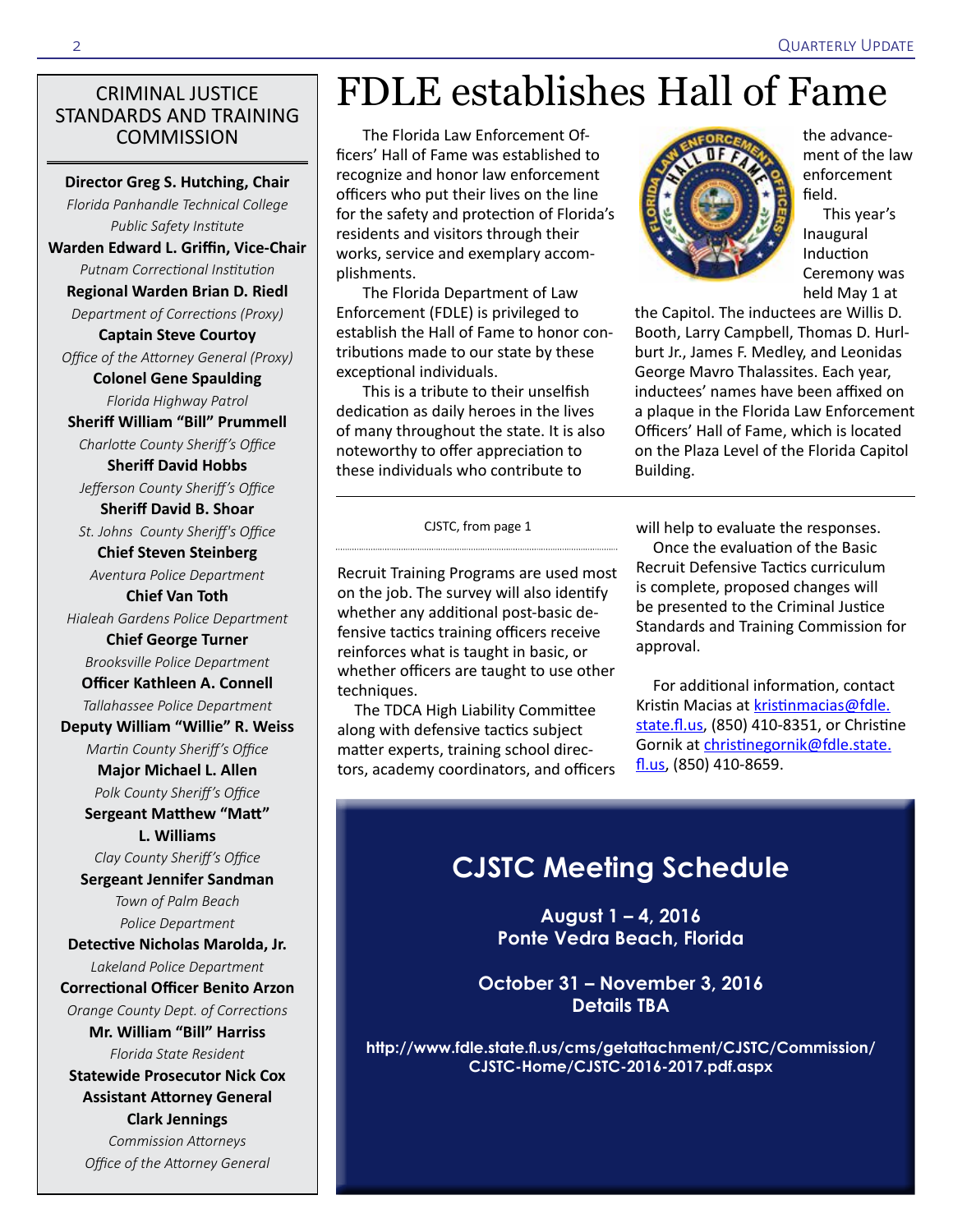

## Criminal Justice Executive Institute graduates leadership class

The Florida Criminal Justice Executive Institute is proud to announce the graduation of 36 first-line supervisors from the Florida Leadership Academy on April 8, 2016. These graduates serve in leadership roles representing 26 criminal justice agencies throughout the state.

week-long sessions at Polk State College, Kenneth C. Thompson Institute of Public Safety. Participants learned skills necessary to support the needs of their agencies and communities in preparation for future challenges.

The goal of the Florida Leadership Academy is to prepare first-line supervisors in criminal justice organizations to

exemplify the character and integrity expected of criminal justice professionals, while examining the various components necessary to become efficient leaders.

For more information about the Florida Leadership Academy please visit: [https://www.fdle.state.fl.us/cms/FCJEI/](https://www.fdle.state.fl.us/cms/FCJEI/Florida-Leadership-Academy-(1).aspx) [Florida-Leadership-Academy-\(1\).aspx](https://www.fdle.state.fl.us/cms/FCJEI/Florida-Leadership-Academy-(1).aspx)

Academy participants met for four

## 18th TCD workshop focuses on instructor retraining, best practices

The 18<sup>th</sup> Training Center Directors Workshop was held April 26 through April 29. There were 28 attendees with 10 of these being training center directors. The workshop provided 28 hours of training that attendees may use toward their instructor retraining requirements. Additionally, it provided a valuable opportunity for new directors to network and to learn best practices.

The workshop was started to provide new training center directors and their staff with training on the rules and requirements related to training center



certification, staffing, and facilities along with information about officer training, instructor certification, and requirements related to the Standards and

Training Trust Fund.

The Field Services Section staff held the first workshop in early 2002 in cooperation with the Training Center Directors Association. It has been held at least annually since this first workshop except for 2008 when it was cancelled due to budgetary constraints.

Planning has begun for the 19<sup>th</sup> Training Center Directors Workshop tentatively planned for early 2017.

More information will be available at the November 2016 quarterly Commission meeting.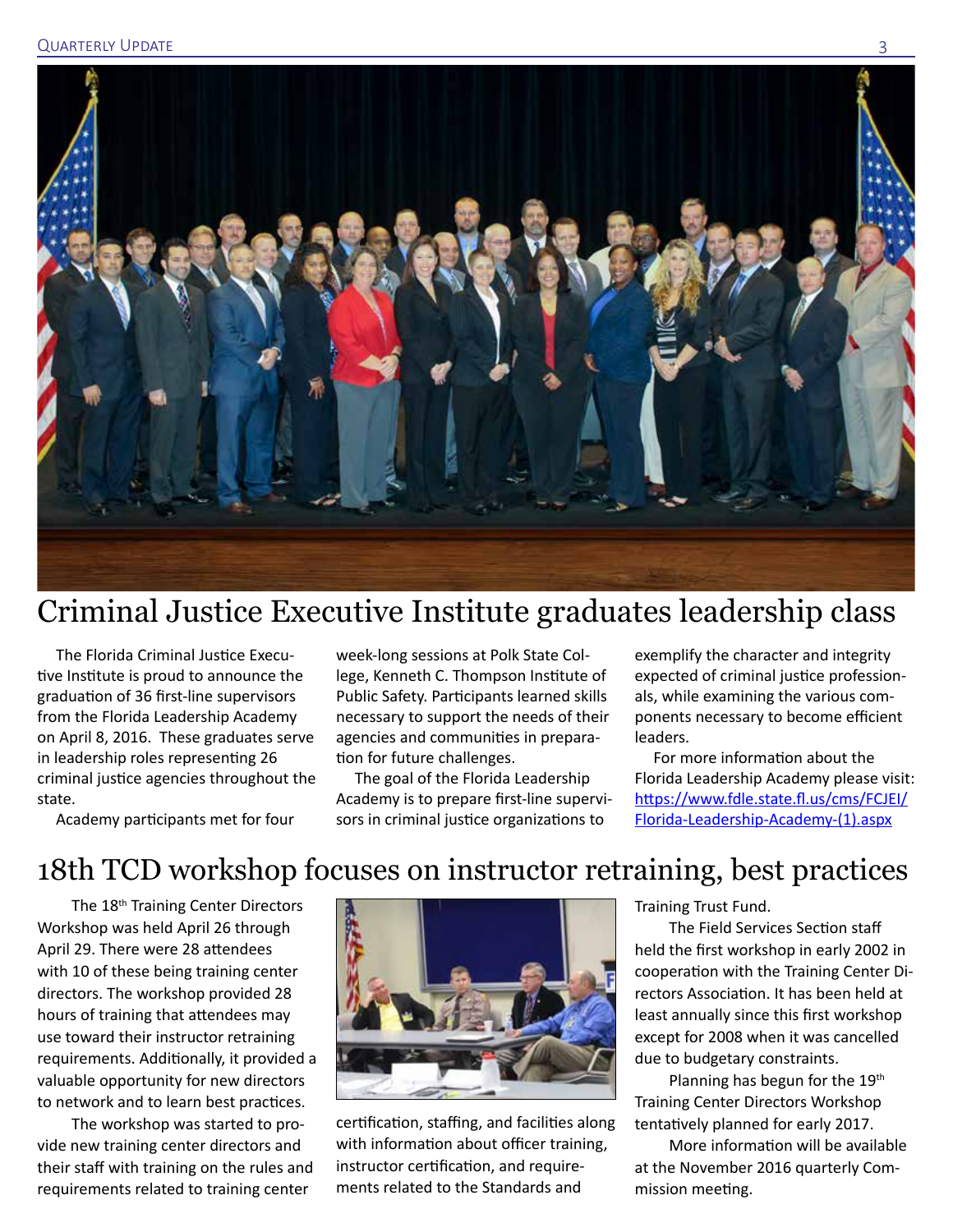Chief Executive Seminar celebrates 25 years

The Chief Executive Seminar (CES) will celebrate its 25<sup>th</sup> anniversary this year. CES was developed by the Florida Criminal Justice Executive Institute (FCJEI) to meet the educational needs of agency chief executives.

Up until the creation of CES there had been very little training designed specifically for this audience.

Joan Helms facilitated the charter class. She recently shared her thoughts about the CES.

*"*It was exciting to be an integral part of the development of the Chief Executive Seminar," Ms. Helms wrote. "The dream, held by Lee McGehee and Jim Sewell, to have a futures-focused, multi-faceted leadership program for criminal justice executives was unique for Florida. It's gratifying to know that the foundation created 25 years ago to address the critical issues and needs of criminal justice executives and provide them with the tools to prepare for

**The Chief Executive Seminar Class 50 has been scheduled for:**

**September 18-21, 2016 October 24-26, 2016 November 14-16, 2016**

**The program will be held in Tallahassee. Please check the FCJEI website for future details on the program:**

<http://www.fdle.state.fl.us/cms/FCJEI/FCJEI-Home.aspx>

emerging issues is as strong as ever."

The charter class of CES started in January 1991 and graduated on March 27, 1991. Since CES began, 763 executives have graduated from the program. Class 49 was the most recent class and the 17 participants graduated on November 18, 2015.

The goal of CES is to prepare Florida's criminal justice leadership for the challenging demands of the future. Class

participants study trends and events that may affect criminal justice professionals and Florida, while developing new leadership skills to address the changes that lie ahead.

Participants meet one week each month for three months, taking classes on topics such as future trends, managing generational differences, risk management, succession planning, and implementing strategic change.

# Three Professionalism members are retiring

**Donna Suereth** began her career with the Professionalism Division in the Field Services Section as a field representative on March 13, 2000 and retired on February 11, 2016. During her time as a field representative, Donna provided valuable service and support in many areas, but her primary focus was with the K9 training and rules. Donna worked with the K9 working groups to create an outstanding training program and to write many of the rules related to K9 teams, instructor, and evaluator certification. In addition to her work with the K9 groups, she also planned and coordinated the very successful Training Center Directors Workshop for many years, all while providing excellent service and support to her assigned criminal justice agencies and training centers. In her retirement, Donna plans to travel and spend time with family and friends.

**Sandra Dickey** began her career

with the Professionalism Division on May 5, 1978 and has worked in many of the areas within the Division, most recently as a criminal justice customer service specialist in the Officer Records Section. Sandra will retire on May 31, 2016. During her time with the Division, Sandra has provided her expertise to many areas including assisting with the testing and training for ATMS and working with the Governor's appointment office to facilitate the appointment of railroad police officers. Sandra routinely receives high praises from her assigned agencies and training centers for her outstanding customer service. The knowledge that Sandra has related to past certification practices will be missed. Once she retires, Sandra looks forward to spending more time with her friends and family.

**Jeanie Morgan** began her career with the Professionalism Division

on July 27, 1990 and has worked mostly in the Bureau of Standards as an administrative assistant. She will retire on May 26, 2016. Jeanie has been an important part of the Field Services Section for many years. She has provided valuable support for the members of the section and has always been there with a professional and positive attitude. During her years of service, Jeanie has helped to organize the highly successful Training Center Directors Workshop and assisted the training schools through multiple recertification periods. Jeanie is not only a co-worker and assistant to members of the Field Services Section, but she is also a friend. Once she retires, Jeanie looks forward to spending more time with her husband and traveling.

Please join us in wishing Donna, Sandra, and Jeanie the very best in their retirement.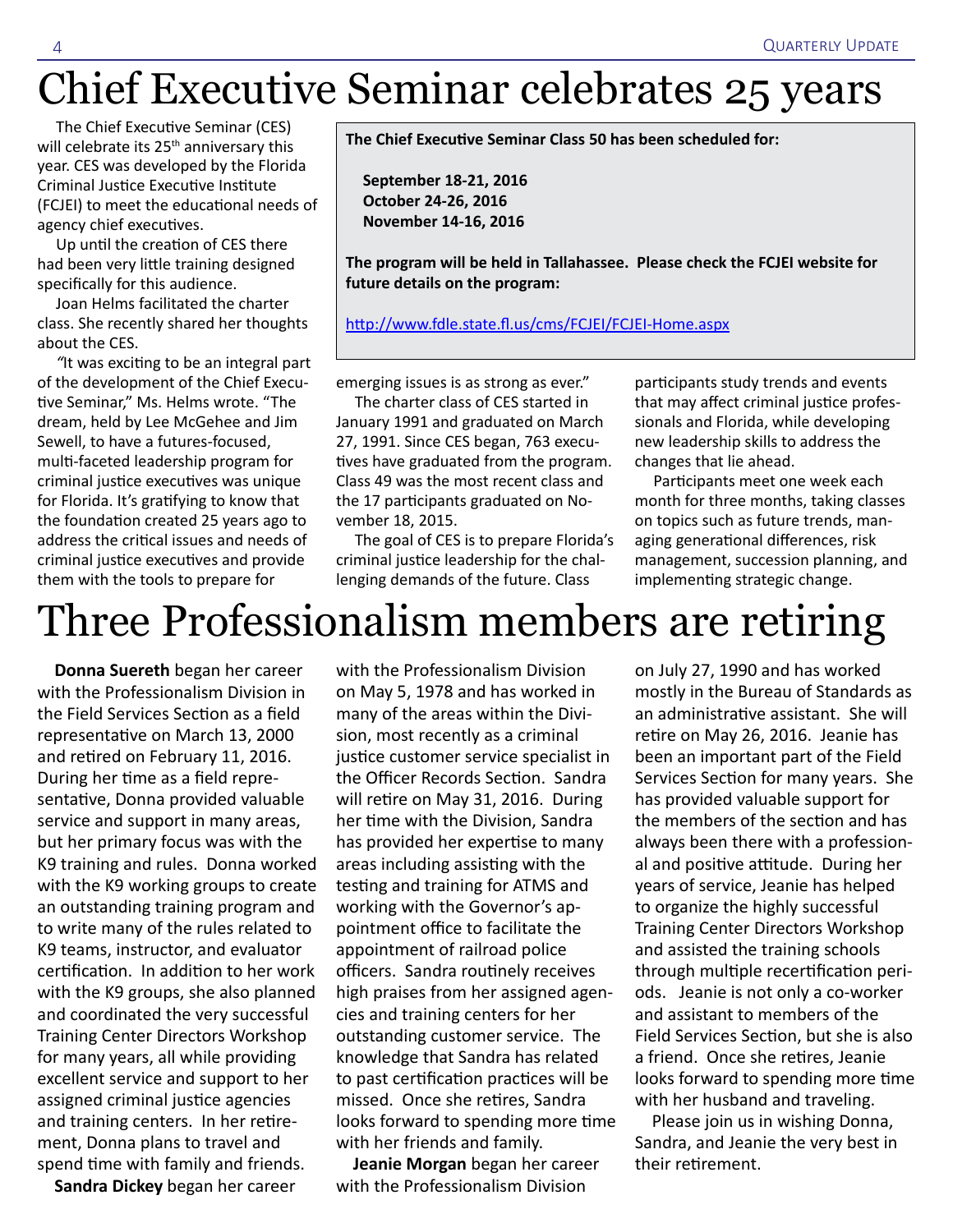# Accreditation commissions review agencies

The Commission for Florida Law Enforcement Accreditation, Inc. (CFA) and The Florida Corrections Accreditation Commission, Inc. (FCAC) held their conference February 23-24, 2016. Eight agencies reaccredited by the Commissions earned their Excelsior status. Excelsior status is awarded after five successful reaccreditations without conditions.

### **CFA**

#### **Excelsior Agencies**

- Altamonte Springs Police Department (2nd award)
- • Florida Department of Law Enforcement (2nd award)
- Bay County Sheriff's Office
- • Broward County Sheriff's Office
- • Oviedo Police Department
- Palm Beach Gardens Police Department
- • Winter Park Police Department

#### **Reaccreditations**

- • Auburndale Police Department
- Bureau of Fire and Arson Investigations



- • Department of Transportation, Office of the Inspector General
- Indian River County Sheriff's Office
- Lake City Police Department
- Pinellas County Clerk of the Court, Office of the Inspector General
- • Surfside Police Department
- Tarpon Springs Police Department
- Titusville Police Department

#### **Received Initial Accreditation**

- • Department of Financial Services, Office of the Inspector General
- • Lee County Clerk, Office of the Inspector General
- • Melbourne Police Department
- USF St. Petersburg Police Department

## **FCAC**

#### **Excelsior Agencies**

• Martin County Sheriff's Office, Corrections Department

#### **Reaccreditations**

- Charlotte County Sheriff's Office, Department of Detention
- Escambia County **Corrections**
- • Indian River County Sheriff's Office, Corrections Division
- Seminole County Sheriff's Office, John E. Polk Correctional Facility
- • Walton County Sheriff's Office Jail

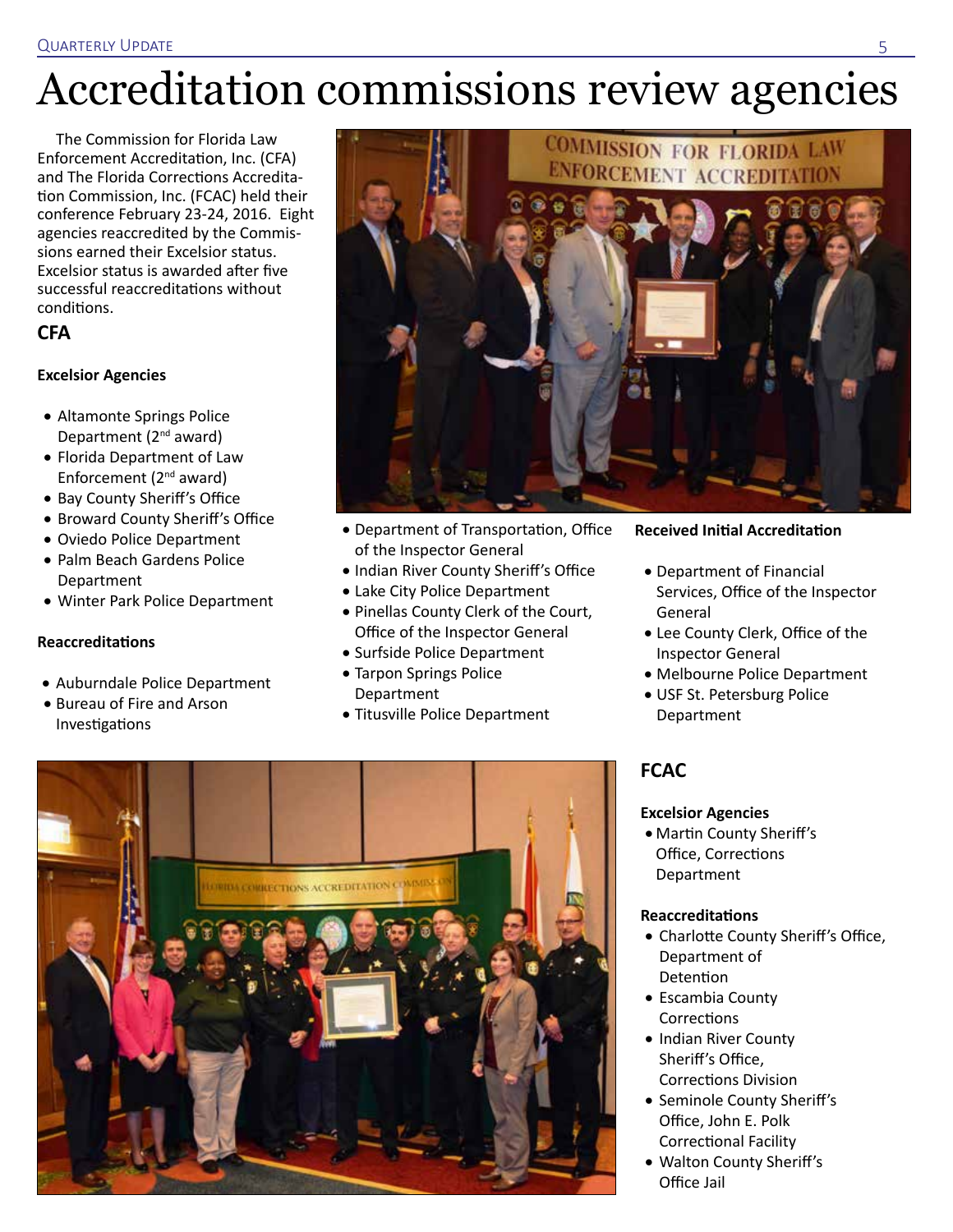# Congratulations, graduates of the 78<sup>th</sup> D.A.R.E. Officer Training!



**Members of the 78th D.A.R.E. Officer Training Program**

The first training of the year for the Drug Abuse Resistance Education (D.A.R.E.) Program drew participants from other states and even from across the globe. The training took place January 4-15, 2016 at the FDLE Fort Myers Regional Operations Center (FMROC). The 16 officers and agencies making the commitment to the program include those in Broward, Collier, Hendry, Polk, Leon, and Miami-Dade counties. The class also included officers from Arizona, Oregon, and Belgium.

D.A.R.E. officers undergo a rigorous 80-hour training course conducted by mentors who have at least 10 years of experience in the classroom. University instructors also conduct some of the training.

D.A.R.E. exemplifies teamwork between educators and law enforcement officers at the local level. This collaboration in drug prevention builds a strong foundation for the community to combat substance abuse. The program is an excellent example of community-based prevention and community oriented



FDLE Director of the Criminal Justice Professionalism Division Dean Register presents the Florida state flag to D.A.R.E. Statewide Coordinator Stephen Emerson.

#### policing.

New D.A.R.E. officers are trained to support and guide children in us-

ing research-based refusal strategies in high-stakes peer-pressure environments. D.A.R.E. students see tangible proof of how substances diminish mental activity, emotions, coordination, and movement. Rigorous scientific evaluation has documented that kids who complete the new D.A.R.E. program have improved decision-making skills, view drug use as unacceptable, and have a significantly decreased likelihood of ever using drugs.

Director of the Criminal Justice Professionalism Division Dean Register was the keynote speaker at the graduation ceremony and presented FDLE Inspector and Florida D.A.R.E. Statewide Coordinator Stephen Emerson with a flag recognizing him for his service. The flag was flown for him at the Capitol January 4, 2016, to honor his work with the D.A.R.E. Program and to acknowledge his retirement March 1, 2016.

*The next D.A.R.E. officer training will be held August 8-19, 2016. Call Denise Carrier at 850-410-7567 for more information.*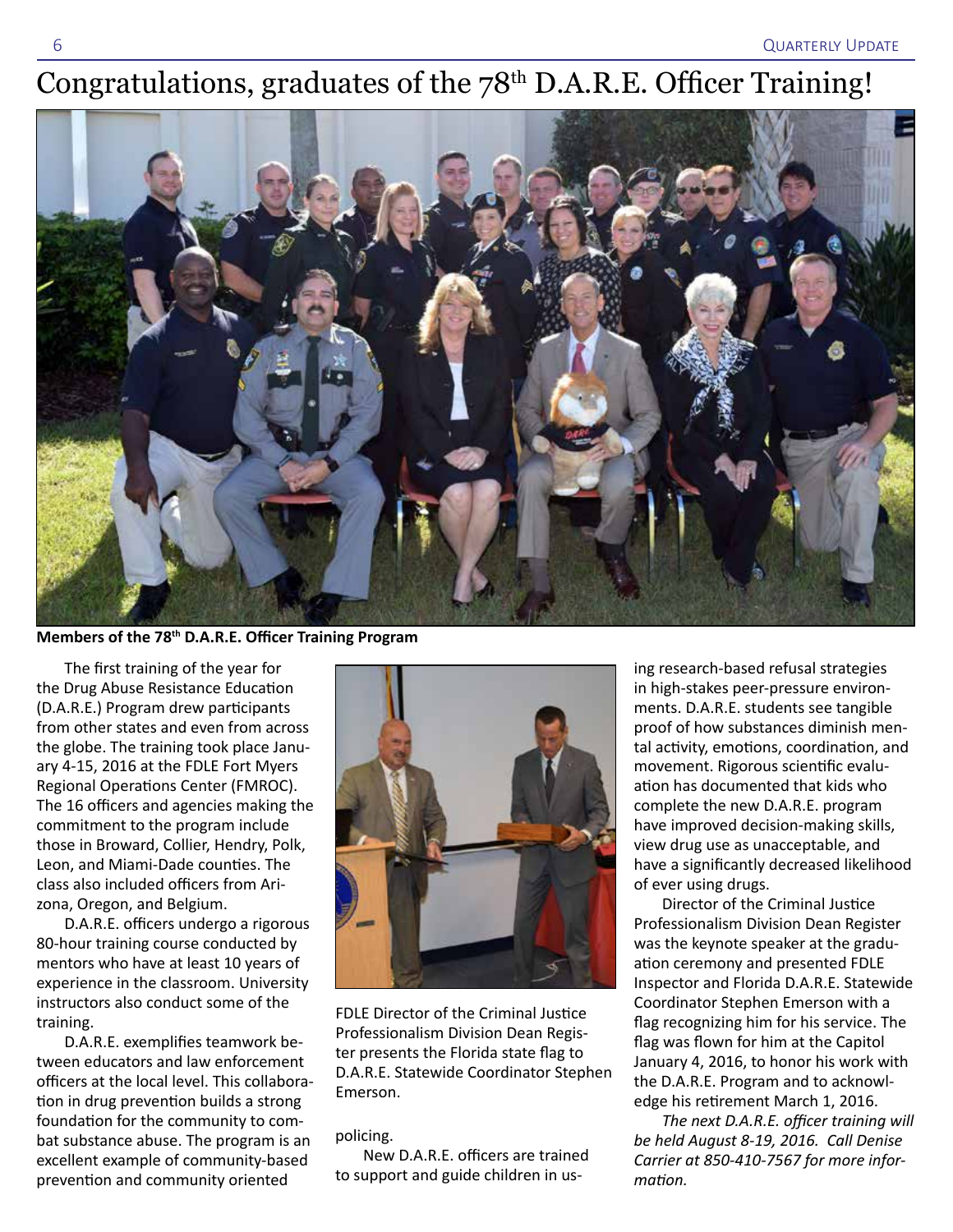## **Automated Training Management System (ATMS)**

## **STATISTICS**

As of April 25, 2016, the following statistics were reported:

**84,508** Total Number of Officers in Florida **45,954** Law Enforcement Officers **31,040** Correctional Officers **2,284** Correctional Probation Officers **5,230** Concurrent Officers



## **SECURITY REQUIREMENTS FOR ATMS**

In keeping with FDLE's policy on maintaining the integrity of the ATMS database, the following security procedures are in force:

• Passwords are to be

## **MANDATORY RETRAINING FOR 2016**

By June 30, 2016, 18,065 officers are required to complete mandatory retraining. As of April 25, 2016, only 13,685 officers (76 percent) met the required training for Fiscal Year 2015—2016.

Any officer who fails to complete the required mandatory retraining by the deadline will be separated in ATMS effective July 1, 2016. Please also note that officers who do not complete the required mandatory retraining on or before June 30, 2016, will not be eligible to perform the duties of a criminal justice officer until the requirements are met.

changed every 90 days.

- If the ATMS user does not access the database within 90 days, the system will automatically disable the user.
- The user may contact the agency's Criminal Justice Customer Service Specialist for assistance by calling **850-410-8600.**

## **FIREARMS MANDATORY TRAINING FOR 2016**

All officers who hold an active law enforcement certification are required to qualify on the Commission-approved 40-round course of fire at least once every two years, with the results documented on Form CJSTC-86A. The 2014–2016 cycle of qualifications is due by June 30, 2016. A total of 50,597 officers are required to complete firearms mandatory retraining by June 30, 2016. As of April 25, 2016, the number of officers who have completed the required training for the 2014–2016 cycle is 44,346.

Any officer who does not complete the required training by the deadline will be separated in ATMS effective July 1, 2016. Please also note that officers who do not complete the required firearms mandatory retraining on or before June 30, 2016, are ineligible to perform the duties of a criminal justice officer until the requirement is met.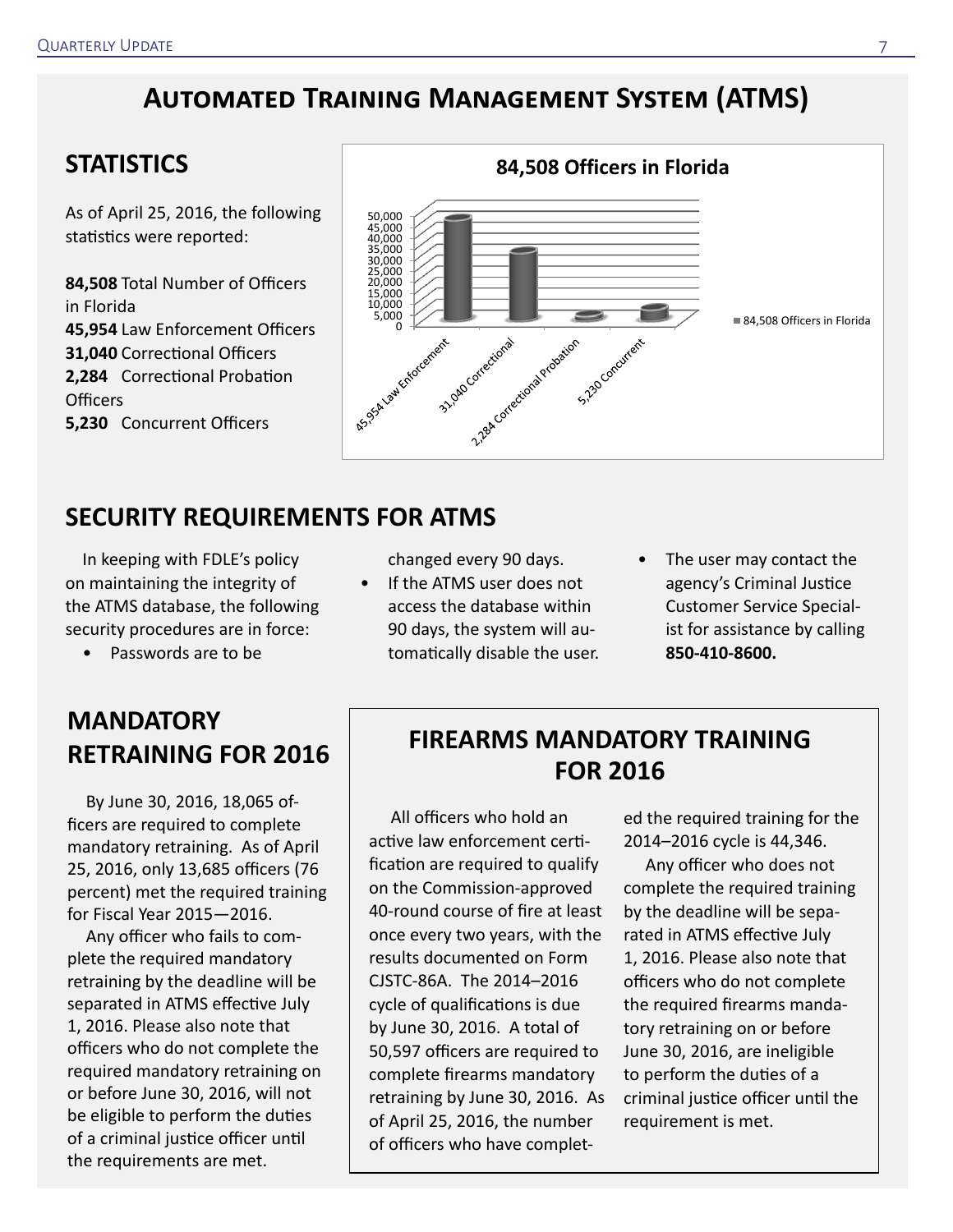## **State Officer Certification Exam**

At each quarterly meeting of the Criminal Justice Standards and Training Commission, results for the State Officer Certification Examination (SOCE) are reported as part of the informational agenda. The full report for the second quarter of FY 2015–16, October through December, 2015, is included in the January 2016, meeting book and can be viewed at the Commission's website: [http://www.fdle.state.](http://www.fdle.state.fl.us/cms/CJSTC/Commission/CJSTC-Home.aspx) [fl.us/cms/CJSTC/Commission/CJSTC-Home.aspx](http://www.fdle.state.fl.us/cms/CJSTC/Commission/CJSTC-Home.aspx).

THE SOCE IS ADMINISTERED ON DEMAND VIA COMPUTER-BASED TESTS. THE FOLLOWING REP-RESENTS THE OVERALL RESULTS FOR THE PERIOD.

| <b>STATE OFFICER CERTIFICATION EXAMINATION FOR</b><br><b>BASIC RECRUIT TRAINING PROGRAMS</b> | <b>NUMBER OF</b><br><b>APPLICANTS</b> | <b>PASSED</b> | % PASSED |
|----------------------------------------------------------------------------------------------|---------------------------------------|---------------|----------|
| <b>Florida Law Enforcement Academy BRTP</b>                                                  | 867                                   | 712           | 82%      |
| <b>Florida CMS Correctional BRTP</b>                                                         | 1337                                  | 1035          | 77%      |
| <b>Florida Correctional Probation BRTP</b>                                                   | 133                                   | 120           | 90%      |

| <b>STATE OFFICER CERTIFICATION EXAMINATION FOR</b><br><b>EQUIVALENCY-OF-TRAINING PROGRAMS</b> | <b>NUMBER OF</b><br><b>APPLICANTS</b> | <b>PASSED</b> | % PASSED |
|-----------------------------------------------------------------------------------------------|---------------------------------------|---------------|----------|
| <b>Florida Law Enforcement Academy</b>                                                        | 144                                   | 101           | 70%      |
| <b>Florida CMS Correctional</b>                                                               | 29                                    | 20            | 68%      |
| <b>Florida Correctional Probation</b>                                                         |                                       |               | N/A      |

During this time period, students from Suncoast Technical College achieved a 100 percent pass rate on the Law Enforcement SOCE on their first attempt.

*\*Students scoring 100% on their first attempt of the SOCE from schools with less than 15 cases are not reported since statistics with so few cases are less reliable than those with a higher number of cases.*

If you have questions regarding the Officer Certification Examination process, please call (850) 410- 8602.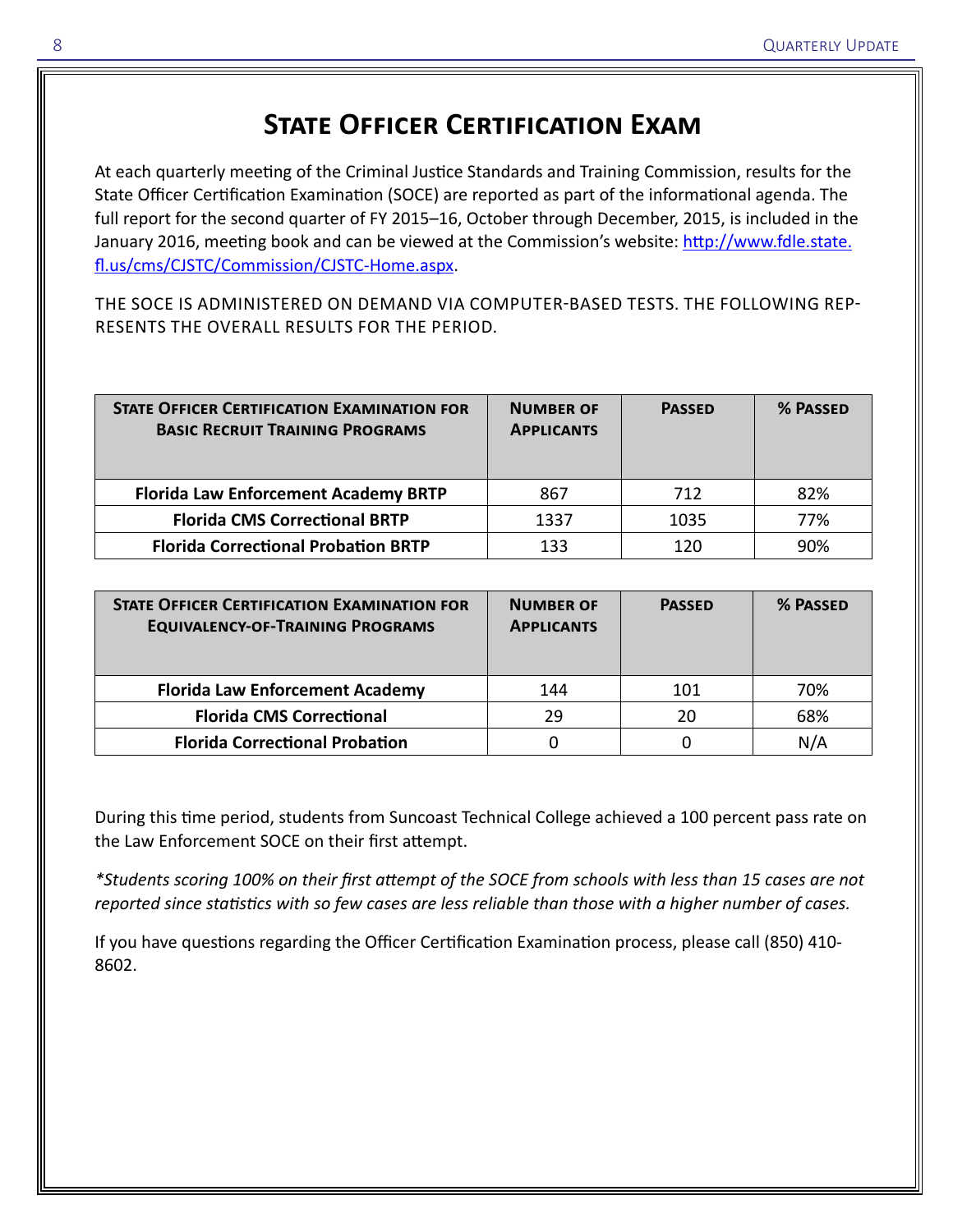## **Officer Discipline Quarterly Report July 2015 — March 2016**

## *Probable Cause Cases*

As of March 31, 2016, 342 probable cause cases have been presented during FY 2015 – 2016:

| $\vert \bullet \vert$ July – 0 cases | January – $62$ cases      |
|--------------------------------------|---------------------------|
| • August $-69$ cases                 | • February $-$ 0 cases    |
| September - 45 cases                 | • March $-65$ cases       |
| $\bullet$ October – 0 cases          | $\bullet$ April – 0 cases |
| • November $-61$ cases               | • May $-$ 0 cases         |
| December-40 cases                    | June $-$ 0 cases          |

## *Active Open Cases*

As of March 31, 2016, 1348 cases are open in the following categories:

- Awaiting information: 787 cases (58.38%);
- Pending probable cause: 84 cases (6.23%);
- Pending final Commission action: 287 cases (21.29%);
- Pending formal hearing: 67 cases (4.97%);
- Probation/Suspension: 123 cases (9.13%).

Officer discipline cases added to the National Decertification Index for the period July 2015–March 2016:

**209 Revocations; and 116 Voluntary Relinquishments**.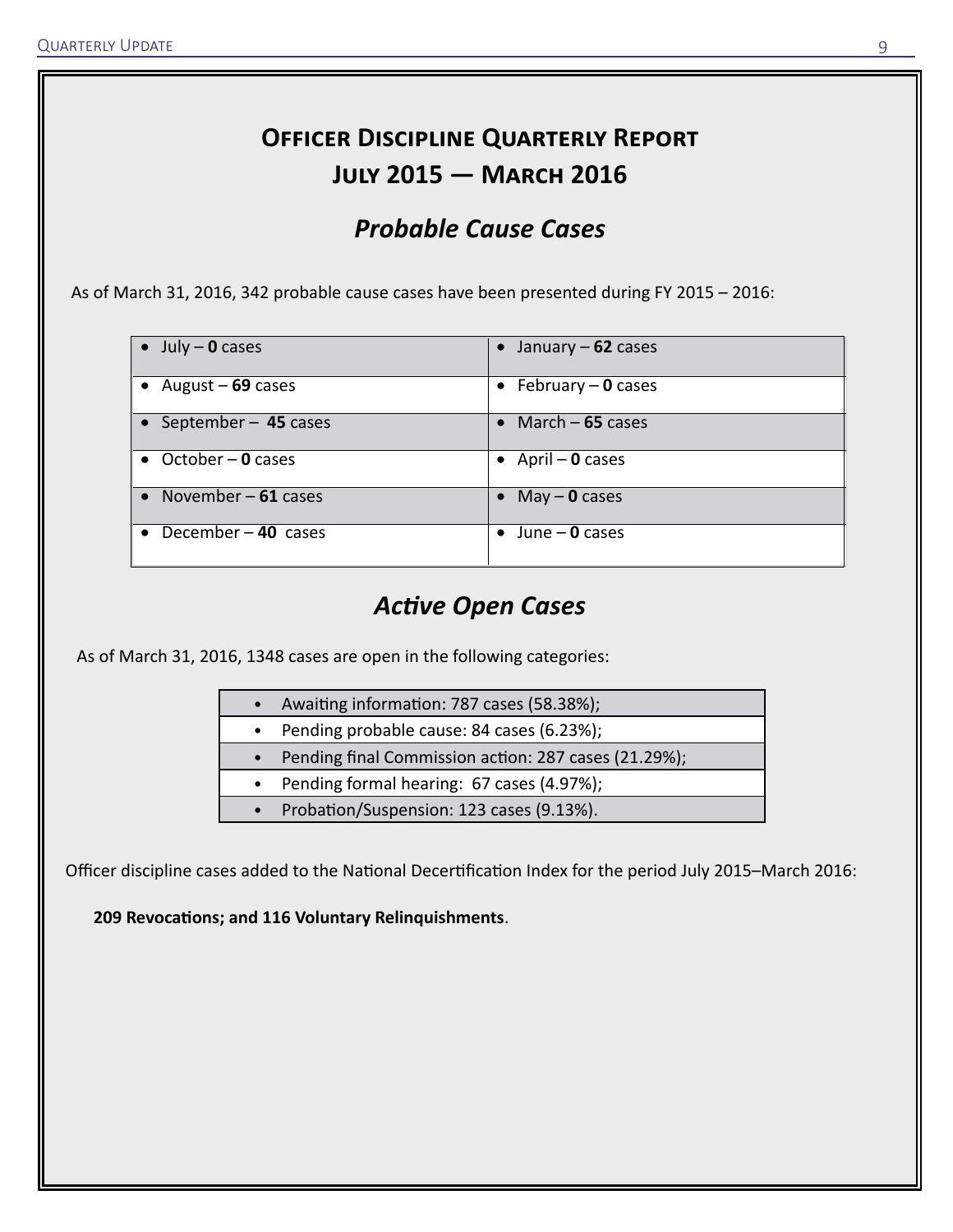## **CJST Commission Disciplinary Case Report**

## **July 2015 — March 2016**

### **Cases Presented to CJST Commission**

| <b>CERTIFICATION TYPE</b> | <b>TOTAL NUMBER</b><br>OF OFFICERS<br><b>STATEWIDE</b> | <b>NUMBER OF CASES</b><br><b>TAKEN TO FULL</b><br><b>COMMISSION</b> | <b>NUMBER OF</b><br><b>DISCIPLINARY</b><br><b>CHARGES</b><br>(VIOLATIONS) | <b>NUMBER OF CASES</b><br><b>DISMISSED/NO CAUSED</b> | <b>NUMBER OF CASES</b><br><b>DISCIPLINED</b> | <b>PERCENT OF</b><br><b>STATEWIDE OFFICERS</b><br><b>DISCIPLINED</b> |
|---------------------------|--------------------------------------------------------|---------------------------------------------------------------------|---------------------------------------------------------------------------|------------------------------------------------------|----------------------------------------------|----------------------------------------------------------------------|
| Law Enforcement           | 45,977                                                 | 165                                                                 | 246                                                                       | 7                                                    | 157                                          | .186%                                                                |
| Correctional              | 31,000                                                 | 317                                                                 | 403                                                                       | 22                                                   | 295                                          | .349%                                                                |
| Correctional<br>Probation | 2,271                                                  | 4                                                                   | 4                                                                         | 0                                                    |                                              | .005%                                                                |
| Concurrent                | 5,223                                                  | 15                                                                  | 27                                                                        |                                                      | 14                                           | .017%                                                                |
| <b>TOTAL</b>              | 84,471                                                 | 501                                                                 | 680                                                                       | 30                                                   | 470                                          | 0.557%                                                               |

### **Case Dispositions by the CJST Commission**

| <b>CERTIFICATION</b><br><b>TYPE</b> | <b>NO CAUSED</b><br><b>DISMISSED</b><br><b>WITHDREW</b><br><b>APPLICATION</b> | <b>LETTER OF</b><br><b>ACKNOWLEDGMENT</b> | <b>LETTER OF</b><br><b>GUIDANCE</b> | <b>PROBATION</b> | <b>SUSPENDED</b> | <b>REPRIMAND</b> | <b>DENIED</b>    | <b>VOLUNTARY</b><br>RELINQUISHED | <b>REVOKED</b>   | <b>TOTAL</b> |
|-------------------------------------|-------------------------------------------------------------------------------|-------------------------------------------|-------------------------------------|------------------|------------------|------------------|------------------|----------------------------------|------------------|--------------|
| Law<br>Enforcement                  | 7                                                                             | 20                                        | 11                                  | 15               | 19               | 0                | 0                | 39                               | 54               | 165          |
| Correctional                        | 22                                                                            | 17                                        | 11                                  | 23               | 26               | 0                | $\overline{c}$   | 72                               | 144              | 317          |
| Correctional<br>Probation           | 0                                                                             | 0                                         | $\boldsymbol{0}$                    | $\mathbf 0$      | 0                | 0                | $\boldsymbol{0}$ | 4                                | $\boldsymbol{0}$ | 4            |
| Concurrent                          | 1                                                                             | 0                                         | 0                                   | 0                | 3                | 0                | $\mathbf 0$      |                                  | 10               | 15           |
| <b>TOTAL</b>                        | 30                                                                            | 37                                        | 22                                  | 38               | 48               | $\bf{0}$         | $\mathbf{2}$     | 116                              | 208              | 501          |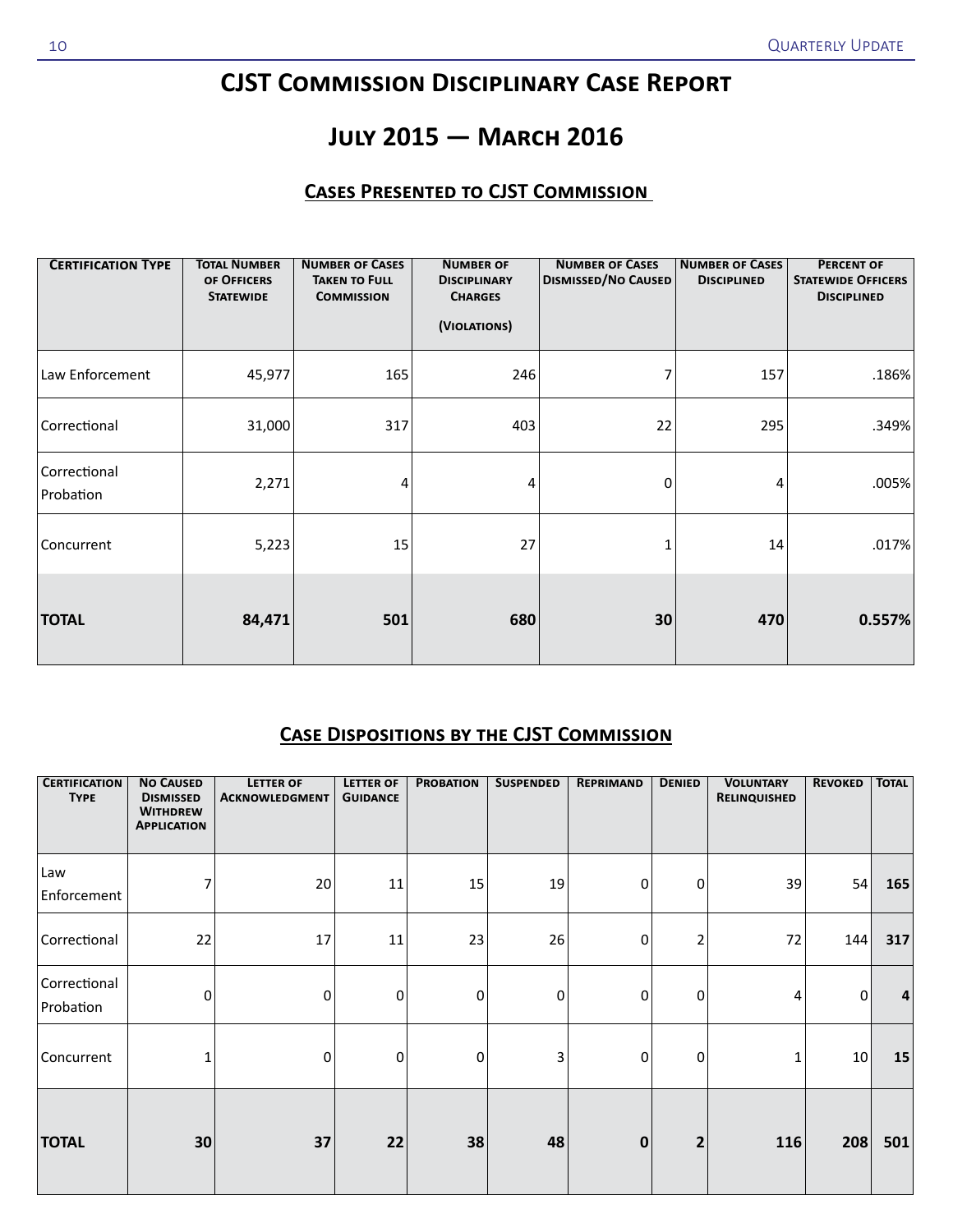## **CJST COMMISSION VIOLATIONS REPORT FROM JULY 2015 TO MARCH 2016**

#### **Most Frequent Violations Presented to the CJST Commission (All Violations)**

| <b>Law Enforcement</b><br><b>Number of Violations</b> | Correctional<br><b>Number of Violations</b> | <b>Correctional Probation/</b><br><b>Number of Violations</b> | Concurrent<br><b>Number of Violations</b> |
|-------------------------------------------------------|---------------------------------------------|---------------------------------------------------------------|-------------------------------------------|
| $28 - DUI$                                            | $57 - DUI$                                  | $3$ – Lieu of<br>Reimbursement                                | $5 -$ Larceny                             |
| 18 - False Statements                                 | 30 - Battery - Domestic Violence            | 1 - Unprofessional<br>Relationship                            | 2 – Sex Offense Against Child             |
| 15 - Dangerous Drugs                                  | 29 – Larceny                                |                                                               | 2 – Procure for Prostitute                |
| 15 – Misuse of Public Position                        | 24 – Excessive Force By Corr                |                                                               | 2 – Misuse of Public Position             |
| $12 -$ Fraud                                          | 19 – Assault                                |                                                               | 2 – Amphetamine Possess                   |
| 12 – Larceny                                          | 17 - Unprofessional Relationship            |                                                               | $2 - DUI$                                 |
| 11 – Assault                                          | 13 - Dangerous Drugs                        |                                                               |                                           |

### **Most Frequent Violations Presented to the CJST Commission Resulting in REVOCATION or RELINQUISHMENT**

| <b>Law Enforcement</b><br><b>Number of Violations</b> | Correctional<br><b>Number of Violations</b> | <b>Correctional Probation</b><br><b>Number of Violations</b> | Concurrent<br><b>Number of Violations</b> |
|-------------------------------------------------------|---------------------------------------------|--------------------------------------------------------------|-------------------------------------------|
| 13 - Dangerous Drugs                                  | $25 - DUI$                                  | $3 - \ln$ Lieu of<br>Reimbursement                           | $5 -$ Larceny                             |
| $10 -$ Fraud                                          | $21 -$ Larceny                              | - Unprofessional<br>Relationship                             | 2 – Sex Offense Against Child             |
| $10 -$ Larceny                                        | 17 - Unprofessional Relationship            |                                                              | $2 - DUI$                                 |
| 8 - False Statements                                  | 12- Dangerous Drugs                         |                                                              |                                           |
| 5 - Battery - Domestic Violence                       | 11 – Marijuana Positive Drug Test           |                                                              |                                           |
| $5 - DUI$                                             | 10 - Smuggle Contraband into<br>Prison      |                                                              |                                           |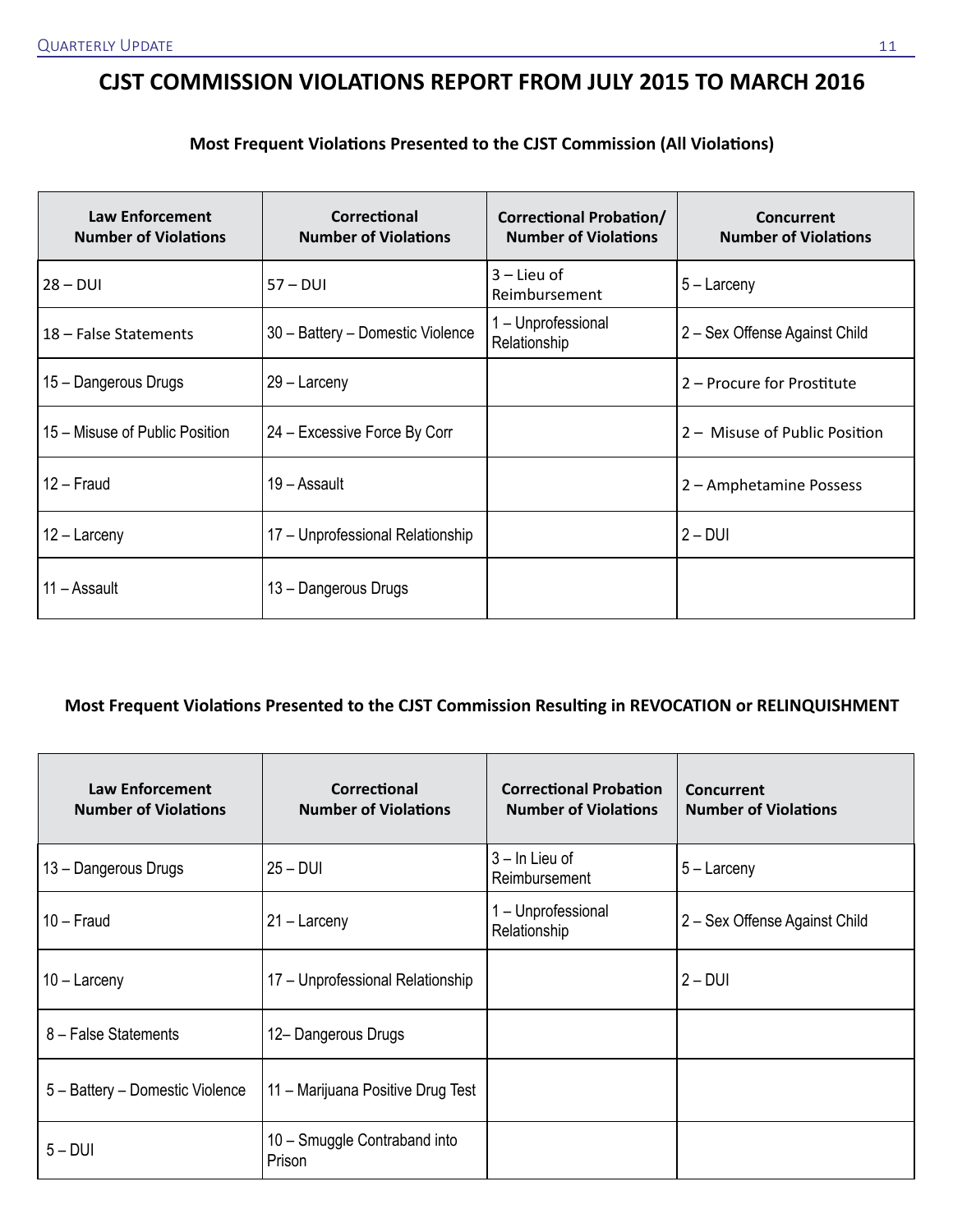## **RESPONDENTS WHO HAVE COMPLETED THEIR PROBATION OR SUSPENSION**

| <b>Respondent's Name</b> | <b>Case Number</b> | <b>Date Probation/Suspension Completed</b> |
|--------------------------|--------------------|--------------------------------------------|
| Bouzianis, Kimmarie      | 37126              | January 8, 2016                            |
| Galves, Andres           | 36594              | February 12, 2016                          |
| Gries, Ricky             | 36975              | January 8, 2016                            |
| Hall, Kenneth            | 36040              | January 23, 2016                           |
| Hart, Kenneth            | 34485              | January 23, 2016                           |
| Johnson, John M.         | 36169              | March 17, 2016                             |
| Johnson, Michael T.      | 36830              | January 31, 2016                           |
| McKelvin, Horace         | 36348              | January 10, 2016                           |
| Moss, James D.           | 36018              | January 10, 2016                           |
| Patsch, Matthew          | 34832              | March 17, 2016                             |
| Simmons, Evelyn          | 36915              | March 20, 2016                             |

## **DISCIPLINARY PROCEEDINGS Lake Mary, Florida January 28, 2016**

| <b>RESPONDENT</b>     | <b>EMPLOYING AGENCY</b>                     | MISCONDUCT/<br><b>GUIDELINE PENALTY</b>                                                                                                                                                                | <b>REQUESTED DISPOSITION</b>    |
|-----------------------|---------------------------------------------|--------------------------------------------------------------------------------------------------------------------------------------------------------------------------------------------------------|---------------------------------|
| <b>AGUILAR, PERCY</b> | DC-Region 3                                 | Positive Drug Test - Marijuana;<br>(2-21-2013); (Prospective Suspen-<br>sion to Revocation)                                                                                                            | <b>REVOCATION</b>               |
| ALEXANDER, WESLEY L.  | Not employed at the time<br>of misconduct.z | Pled No Contest to Possession<br>of Controlled Substance; (3-12-<br>2015); (Revocation)                                                                                                                | <b>REVOCATION</b>               |
| ASKEW, DENNIS K.      | DC - Region 2                               | Positive Drug Test - Marijuana;<br>(12-22-2014); (Prospective Sus-<br>pension to Revocation)                                                                                                           | <b>REVOCATION</b>               |
| BARKER, TASHA M.      | Not employed at the time<br>of misconduct.  | Aggravated Assault with a Deadly<br>Weapon - Knife; Battery - Domes-<br>tic Violence; (3-14-2015; 3-14-<br>2015); (Prospective Suspension to<br>Revocation; Prospective Suspen-<br>sion to Revocation) | Accept VOLUNTARY RELINQUISHMENT |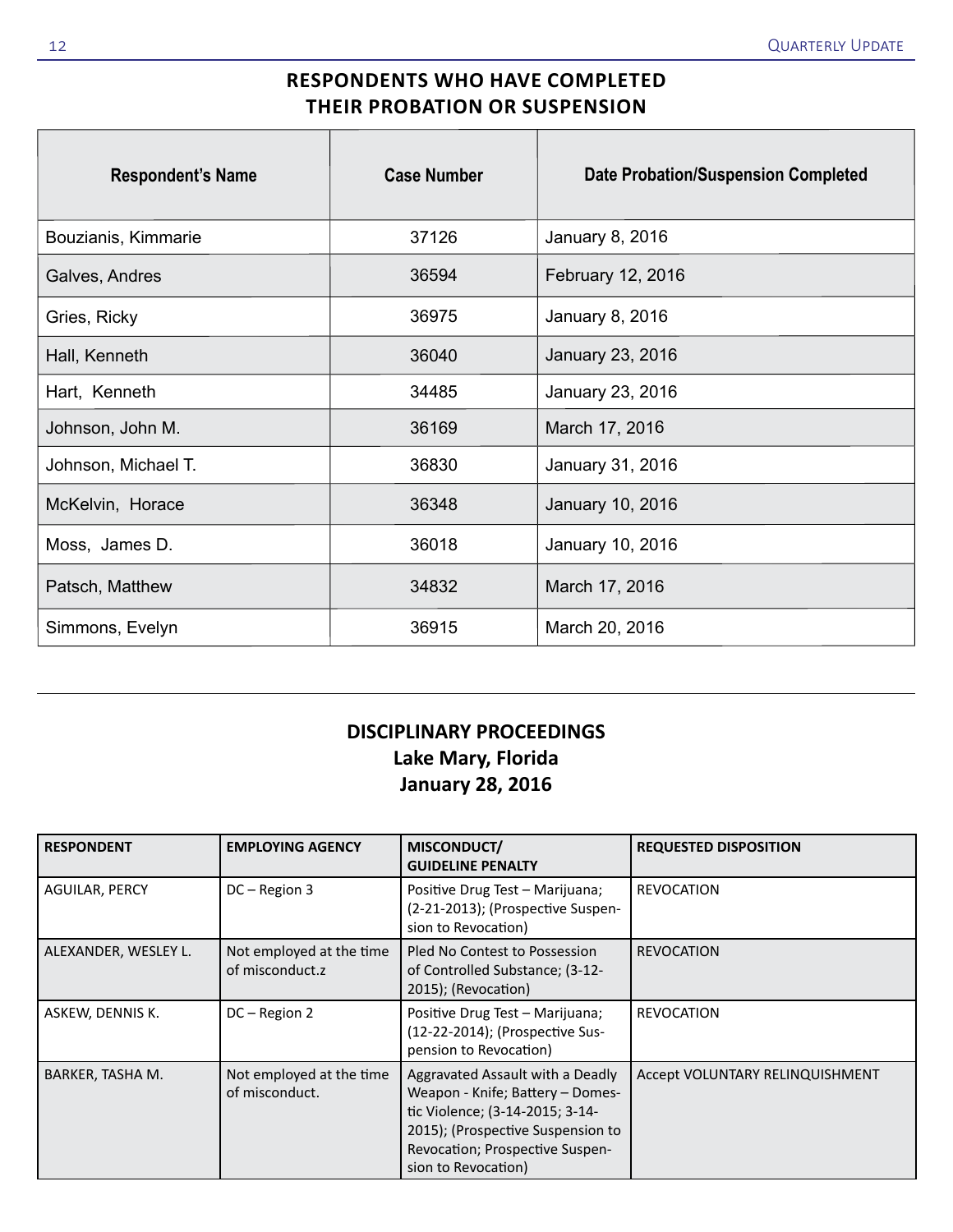| BENCOMO, DANIEL           | DC-Region 3                                                     | Unlawful Possession of 5 or More<br>of the Personal Identification<br>Information of Another; (12-7-<br>2013); (Suspension to Revocation)                                                                                                                   | <b>REVOCATION</b>                                                                                                                                                                                                                                                                                                                                          |
|---------------------------|-----------------------------------------------------------------|-------------------------------------------------------------------------------------------------------------------------------------------------------------------------------------------------------------------------------------------------------------|------------------------------------------------------------------------------------------------------------------------------------------------------------------------------------------------------------------------------------------------------------------------------------------------------------------------------------------------------------|
| BLOUNT, JAMES D.          | DC-Region 3                                                     | Driving Under the Influence; (3-8-<br>2015); (Probation with Substance<br>Abuse Counseling)                                                                                                                                                                 | <b>REVOCATION</b>                                                                                                                                                                                                                                                                                                                                          |
| BOZEMAN, RICHARD W.       | Not employed at the time<br>of misconduct.                      | Possession of Not More than 20<br>Grams of Cannabis; Possession of<br>Drug Paraphernalia; (4-21-2015;<br>4-21-2015); (Revocation; Proba-<br>tion to Suspension)                                                                                             | <b>REVOCATION</b>                                                                                                                                                                                                                                                                                                                                          |
| CECCHINELI, JUAN          | Miami-Dade County Public<br><b>School Police Department</b>     | Prohibited Use of Computer Ser-<br>vices; (4-10-2013); (Suspension to<br>Revocation)                                                                                                                                                                        | 1 year retroactive SUSPENSION; 1 year<br>prospective SUSPENSION beginning 15<br>days following the filing of the Final Order;<br>2 year PROBATION to begin at the conclu-<br>sion of the suspension period; provide<br>staff with proof of successful completion of<br>Commission-approved ethics training prior<br>to the end of the probationary period. |
| CHRISTOPHER, ALVINA S.    | Not employed at the time<br>of misconduct.                      | Giving False Name Upon Being Ar-<br>rested or Detained; (11-20-2014);<br>(Probation to Suspension)                                                                                                                                                          | <b>REVOCATION</b>                                                                                                                                                                                                                                                                                                                                          |
| CLENDENIN, DAVID          | Martin County Sheriff's<br>Office                               | Driving Under the Influence; (4-3-<br>2011); (Probation with Substance<br>Abuse Counseling);                                                                                                                                                                | <b>REVOCATION</b>                                                                                                                                                                                                                                                                                                                                          |
| COCHRAN, DANNIE D.        | Not employed at the time<br>of misconduct.                      | Driving Under the Influence with<br>Property Damage; (12-10-2014);<br>(Probation with Substance Abuse<br>Counseling)                                                                                                                                        | Accept VOLUNTARY RELINQUISHMENT                                                                                                                                                                                                                                                                                                                            |
| CREWS, JACOB W.           | DC-Region 3                                                     | Driving Under the Influence - 2nd<br>Offense; Carrying a Concealed<br>Firearm; Carrying a Concealed<br>Weapon (6-27-2014; 6-27-2014;<br>6-27-2014) ; (Prospective Suspen-<br>sion to Revocation; Suspension to<br>Revocation; Probation to Suspen-<br>sion) | <b>REVOCATION</b>                                                                                                                                                                                                                                                                                                                                          |
| <b>CRUMITY, CORNELIUS</b> | Miami-Dade County Dept.<br>Of Corrections & Rehabili-<br>tation | Pled Guilty to Mail Fraud; Pled<br><b>Guilty to Aggravated Identity</b><br>Theft; (4-23-2015; 4-23-2015);<br>(Revocation; Revocation)                                                                                                                       | <b>REVOCATION</b>                                                                                                                                                                                                                                                                                                                                          |
| DAVIS, JAMES J.           | Not employed at the time<br>of misconduct.                      | Lewd and Lascivious Molestation;<br>(12-29-2014); (Revocation)                                                                                                                                                                                              | Accept VOLUNTARY RELINQUISHMENT                                                                                                                                                                                                                                                                                                                            |
| DESUE, SAM                | Not employed at the time<br>of misconduct.                      | Assault; Resisting or Obstructing<br>an Officer without Violence; (10-<br>21-2014; 10-21-2014); (Suspen-<br>sion; Probation to Suspension)                                                                                                                  | <b>REVOCATION</b>                                                                                                                                                                                                                                                                                                                                          |
| DIETZ, MICHAEL L.         | North Port Police Depart-<br>ment                               | Battery - Domestic Violence; (3-2-<br>2013); (Suspension)                                                                                                                                                                                                   | <b>REVOCATION</b>                                                                                                                                                                                                                                                                                                                                          |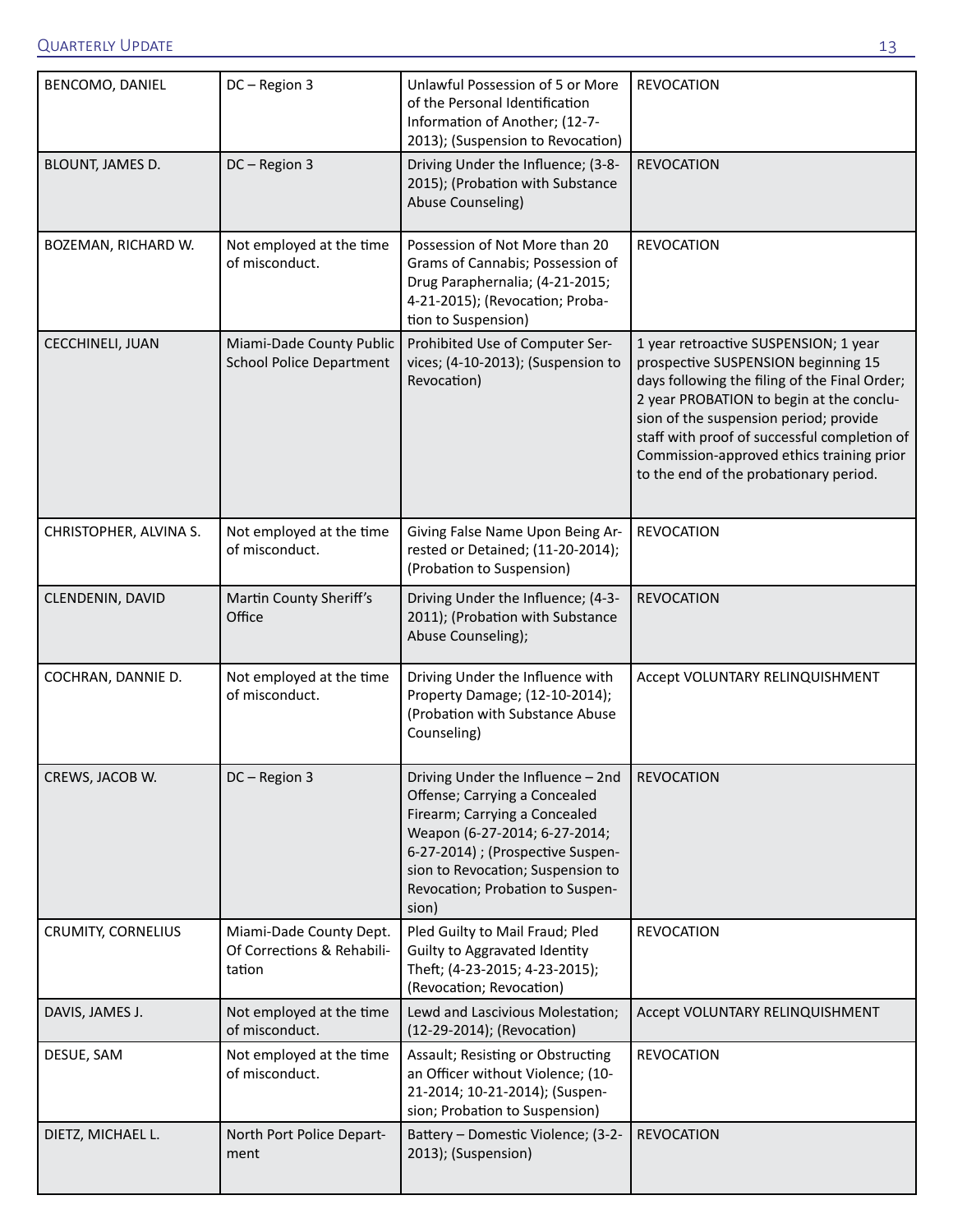| DOTSON, CHRISTOPHER<br>M. | <b>Escambia County Correc-</b><br>tions                              | Pled No Contest to Grand Theft<br>of Firearm; (4-24-2015); (Revoca-<br>tion)                                                                                                                                                                        | <b>REVOCATION</b>                                                                                                                                                                                                                                                                                                                                                               |
|---------------------------|----------------------------------------------------------------------|-----------------------------------------------------------------------------------------------------------------------------------------------------------------------------------------------------------------------------------------------------|---------------------------------------------------------------------------------------------------------------------------------------------------------------------------------------------------------------------------------------------------------------------------------------------------------------------------------------------------------------------------------|
| DOUGHTRY, JON C.          | Monroe County Sheriff's<br>Office                                    | Driving Under the Influence with<br>Property Damage; (2-7-2015);<br>(Probation with Substance Abuse<br>Counseling)                                                                                                                                  | 10 day prospective SUSPENSION beginning<br>15 days following the filing of the Final Or-<br>der; 1 year PROBATION to begin at the con-<br>clusion of the suspension period; provide<br>staff with proof of successful completion<br>of Commission-approved substance abuse<br>counseling prior to the end of the proba-<br>tionary period.                                      |
| EDWARDS, ROBERT B.        | Not employed at the time<br>of misconduct.                           | Violation of Commission-Ordered<br>Probation; (3-3-2015); (Repri-<br>mand to Revocation)                                                                                                                                                            | <b>REVOCATION</b>                                                                                                                                                                                                                                                                                                                                                               |
| EDWARDS, ROBERT V.        | Not employed at the time<br>of misconduct.                           | Violation of Commission-Ordered<br>Probation; (2-4-2015); (Repri-<br>mand to Revocation)                                                                                                                                                            | <b>REVOCATION</b>                                                                                                                                                                                                                                                                                                                                                               |
| FAITH, ROBERT G.          | Not employed at the time<br>of misconduct.                           | Possession of Not More than<br>20 Grams of Cannabis; Drug<br>Equipment - Possession of Drug<br>Paraphernalia; (12-26-2014; 12-<br>26-2014); (Revocation; Probation<br>to Suspension)                                                                | <b>REVOCATION</b>                                                                                                                                                                                                                                                                                                                                                               |
| FALCON, OMAR              | DC-Region 3                                                          | Introduction of Contraband at<br>State Correctional Institution; (5-<br>6-2015); (Suspension to Revoca-<br>tion for other contraband)                                                                                                               | <b>REVOCATION</b>                                                                                                                                                                                                                                                                                                                                                               |
| FORSTON, ALEXANDER D.     | Miami-Dade County De-<br>partment of Corrections &<br>Rehabilitation | Battery (2 counts); Assault; (4-9-<br>2012 (2 counts); 4-9-2012); (Sus-<br>pension (2 counts); Suspension)                                                                                                                                          | 10 day prospective SUSPENSION to be<br>served within 180 days after the filing<br>of the Final Order; 1 year PROBATION to<br>begin at the conclusion of the suspension<br>period; provide staff with proof of success-<br>ful completion of Commission-approved<br>anger management counseling prior to the<br>end of the probationary period. DISMISS<br>one count of battery. |
| FRANCIS, JOHN E.          | DC-Region 1                                                          | Driving Under the Influence;<br>(12-15-2013); (Probation with<br><b>Substance Abuse Counseling)</b>                                                                                                                                                 | 6 month PROBATION to begin 15 days<br>following the filing of the Final Order;<br>Successful completion of Commission-ap-<br>proved substance abuse counseling to be<br>completed prior to the end of the proba-<br>tionary period.                                                                                                                                             |
| GARRISON, CORIAN          | <b>Bradford County Sheriff's</b><br>Office                           | Possession of Not More than<br>20 Grams of Cannabis; Con-<br>trolled Substances - Possession-<br>Clindamycin; Controlled Substanc-<br>es - Possession- Hydrocodone;<br>(1-4-2015; 1-4-2015;<br>1-4-2015); (Revocation; Revoca-<br>tion; Revocation) | <b>REVOCATION</b>                                                                                                                                                                                                                                                                                                                                                               |
| GONZALEZ, TALISHA D.      | Not employed at the time<br>of misconduct.                           | Pled No Contest to Grand Theft<br>Less Than \$5,000;<br>(4-8-2015); (Revocation)                                                                                                                                                                    | <b>REVOCATION</b>                                                                                                                                                                                                                                                                                                                                                               |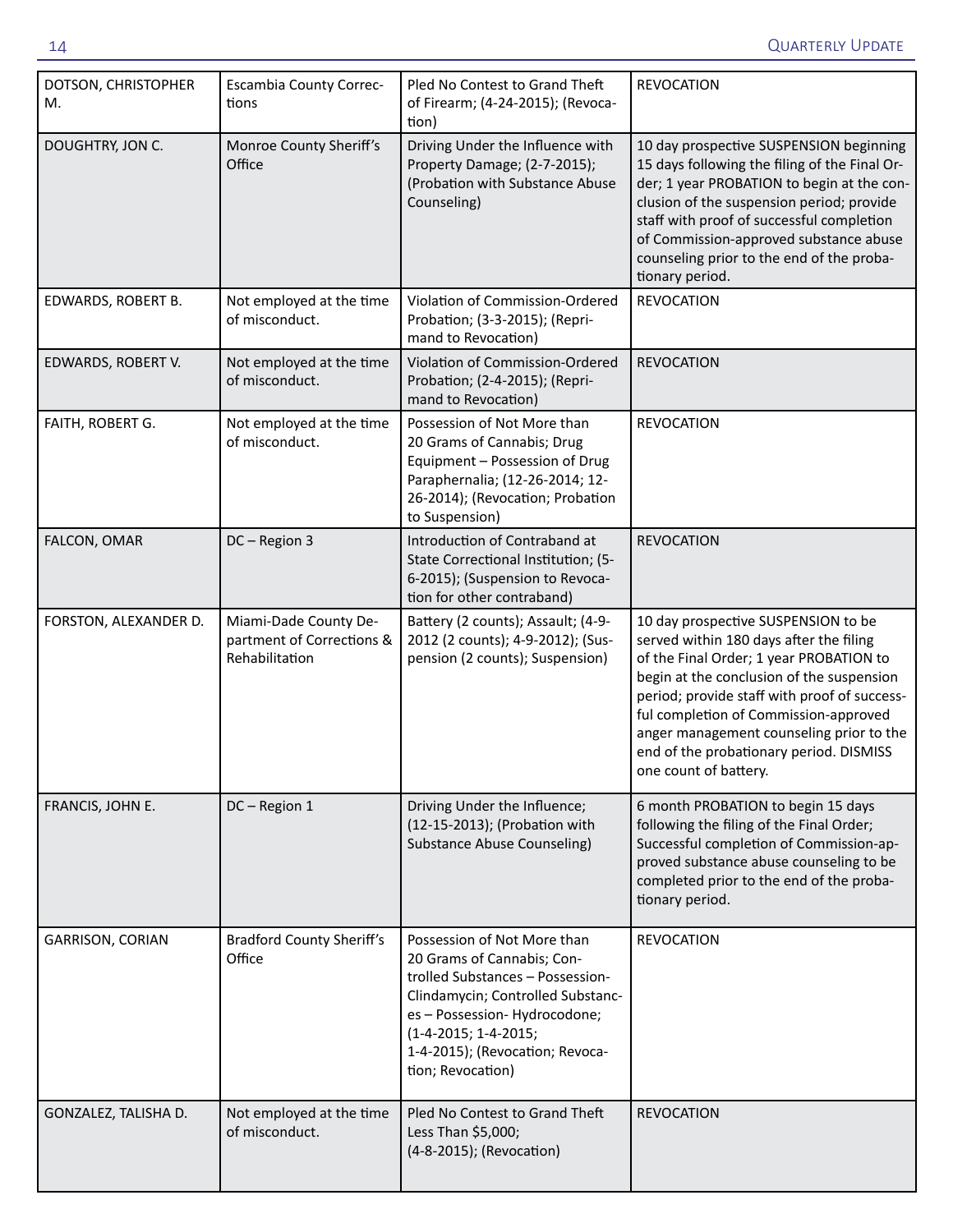| GRAY, CHRIS P.      | Not employed at the time<br>of misconduct. | False Report of Commission of a<br>Crime; (5-6-2014); (Prospective<br>Suspension to Revocation)                                                                                                                              | <b>REVOCATION</b>                                              |
|---------------------|--------------------------------------------|------------------------------------------------------------------------------------------------------------------------------------------------------------------------------------------------------------------------------|----------------------------------------------------------------|
| GREEN, SHARICKA L.  | Not employed at the time<br>of misconduct. | Food Stamp or Medicaid Fraud<br>More than \$200; (On or between<br>11-1-2013 &5-13-2014); (Suspen-<br>sion to Revocation)                                                                                                    | <b>REVOCATION</b>                                              |
| HABLE, VINCENT F.   | Jacksonville Sheriff's Office              | Child Abuse; (7-28-2014); (Pro-<br>spective Suspension to Revoca-<br>tion)                                                                                                                                                   | <b>REVOCATION</b>                                              |
| HACKLEY, TAMARA M.  | DC-Region 1                                | Positive Drug Test - Marijuana; (4-<br>1-2015); (Prospective Suspension<br>to Revocation)                                                                                                                                    | <b>REVOCATION</b>                                              |
| HALL, STARLA L.     | Charlotte County Sheriff's<br>Office       | Driving under the Influence;<br>(2-18-2014); (Probation with Sub-<br>stance Abuse Counseling)                                                                                                                                | <b>REVOCATION</b>                                              |
| HART, BRIAN         | Not employed at the time<br>of misconduct. | Violation of Commission-Ordered<br>Probation;<br>(6-9-2015); (Reprimand to Revo-<br>cation)                                                                                                                                  | <b>REVOCATION</b>                                              |
| HAWKINS, KERRY K.   | Not employed at the time<br>of misconduct. | Battery- Domestic Violence (Slight<br>to Moderate Physical Injury);<br>(5-21-2014); (Prospective Suspen-<br>sion to Revocation)                                                                                              | <b>REVOCATION</b>                                              |
| HENRY, DAVID A.     | <b>Crestview Police Depart-</b><br>ment    | Perjury in Official Proceeding;<br>(1-27-2014); (Prospective Suspen-<br>sion to Revocation)                                                                                                                                  | DISMISS the Administrative Complaint<br>against the Respondent |
| HIGHT, RYAN M.      | Lake City Correctional<br>Facility         | Pled Guilty to Unlawful Com-<br>pensation for Official Behavior-3<br>counts; Pled Guilty to Introduc-<br>tion/ Removal of Contraband<br>in Prison; (2-18-2015- 3 counts;<br>2-18-2015); Revocation- 3 counts;<br>Revocation) | <b>REVOCATION</b>                                              |
| HOOD, SHAMENE MARIE | Port St. Lucie Police De-<br>partment      | Perjury By Contradictory State-<br>ments; (7-26-2013;<br>11-21-2013); (Prospective Suspen-<br>sion to Revocation)                                                                                                            | <b>REVOCATION</b>                                              |
| INMON, LEE A.       | DC-Region 3                                | Unprofessional Relationship with<br>Probationer; (On or between<br>1-17-2014 &<br>9-8-2014); (Revocation)                                                                                                                    | Accept VOLUNTARY RELINQUISHMENT                                |
| JOHNS, SCOTT        | DC-Region 2                                | Found Guilty of Lew/Lascivious<br>Molestation of a Child (Victim un-<br>der 12); (1-29-2015); (Revocation)                                                                                                                   | Accept VOLUNTARY RELINQUISHMENT                                |
| JONES, CASRON L.    | Levy County Sheriff's Of-<br>fice          | Excessive Use of Force;<br>(2-14-2015); (Suspension to Revo-<br>cation)                                                                                                                                                      | <b>REVOCATION</b>                                              |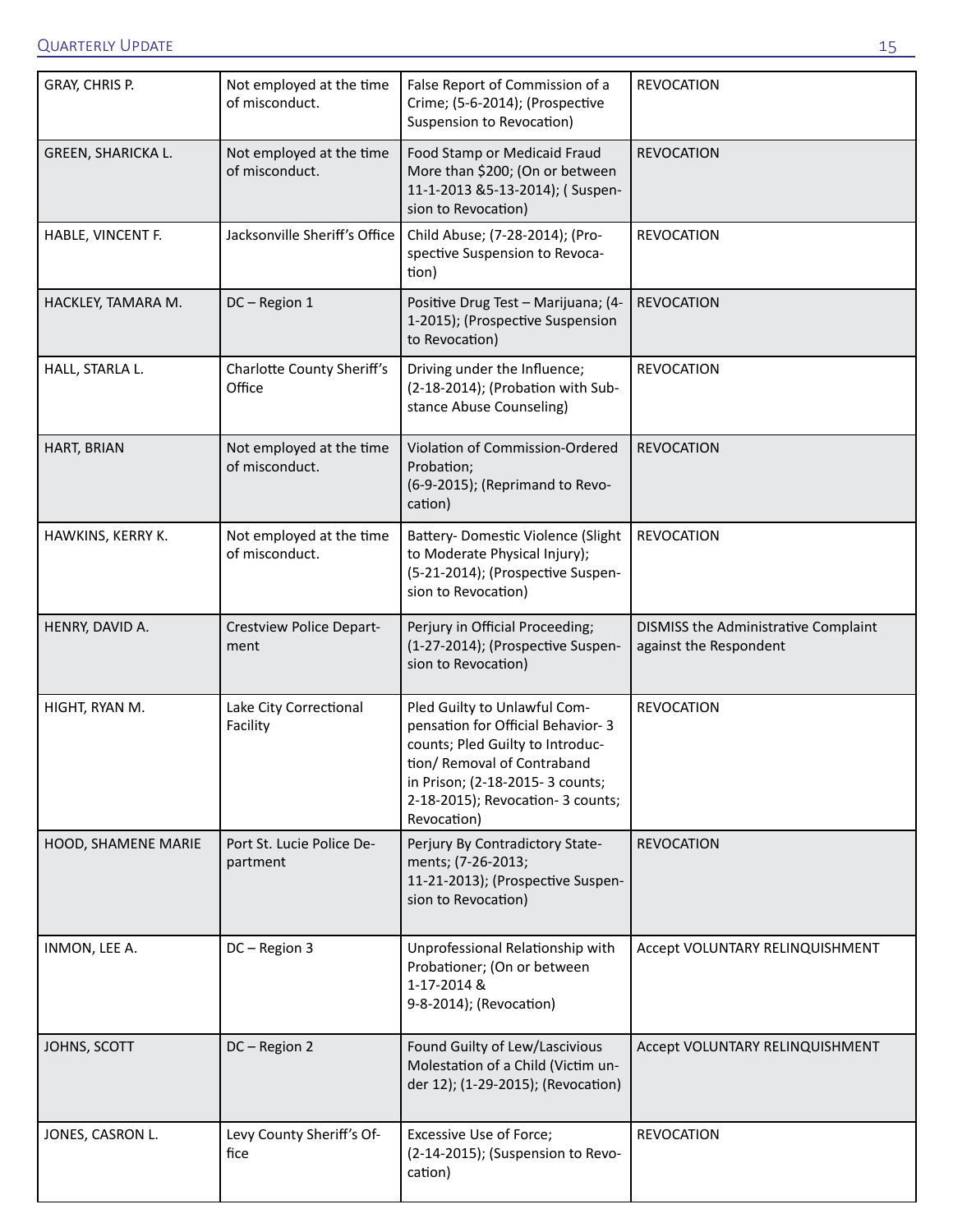| KNIGHT, FRELANDRE D. | <b>Gadsden Correctional</b><br>Facility          | Forging or Counterfeiting Doctor's<br>Certificate of Examination; (On or<br>between 7-1-2014 & 7-15-2014);<br>(Suspension to Revocation)                                                                                    | <b>REVOCATION</b>               |
|----------------------|--------------------------------------------------|-----------------------------------------------------------------------------------------------------------------------------------------------------------------------------------------------------------------------------|---------------------------------|
| LAPERLE, NICOLE L.   | <b>Orange County Correc-</b><br>tions Department | Dealing in Stolen Property; Con-<br>trolled Substances - Solicitation<br>to Sell or Deliver; (On or between<br>3-7-2014 & 3-9-2014; On or be-<br>tween 3-7-2014 &<br>3-9-2014); (Suspension to Revoca-<br>tion; Revocation) | <b>REVOCATION</b>               |
| LEMKE, WILLIAM T.    | Not employed at the time<br>of misconduct.       | Battery - Domestic Violence;<br>False Imprisonment; Improper<br>Exhibition of Dangerous Weapon;<br>$(12 - 16 - 2014)$<br>12-16-2014; 12-16-2014); (Sus-<br>pension; Suspension to Revoca-<br>tion; Probation with Training) | <b>REVOCATION</b>               |
| MACK, BILLIE E., JR. | Gadsden Correctional<br>Facility                 | Forging or Counterfeiting Doc-<br>tor's Certificate of Examination (2<br>Counts); (7-10-2014; 7-14-2014);<br>(Suspension to revocation -Each<br>Count)                                                                      | <b>REVOCATION</b>               |
| MARRONE, CODY L.     | Hernando County Sheriff's<br>Office              | Pled Guilty to Aggravated Child<br>Abuse; Pled Guilty to Child<br>Neglect with Great Bodily Harm;<br>(8-21-2014; 8-21-2014); (Revoca-<br>tion; revocation)                                                                  | <b>REVOCATION</b>               |
| MARTINEZ, ANGEL      | Not employed at the time<br>of misconduct.       | Driving Under the Influence<br>(Second Offense); Resisting Officer<br>Without Violence; (9-12-2014;<br>9-12-2014); (Prospective suspen-<br>sion to revocation; probation to<br>suspension)                                  | <b>REVOCATION</b>               |
| MARTINEZ, DAVID D.   | Hillsborough County Sher-<br>iff's Office        | Battery - Domestic Violence; (6-<br>27-2014); (Suspension)                                                                                                                                                                  | <b>REVOCATION</b>               |
| MERCADO, LOUIS A.    | Not employed at the time<br>of misconduct.       | Found Guilty of Sexual Battery<br>- Victim Under 12 Years of Age;<br>(2-12-2015); (Revocation)                                                                                                                              | <b>REVOCATION</b>               |
| MILTON, JARROD L.    | <b>Graceville Correctional</b><br>Facility       | Positive Drug Test - Nandrolone;<br>(10-6-2014); (Prospective suspen-<br>sion to revocation)                                                                                                                                | <b>REVOCATION</b>               |
| MOORE, GERALD L.     | DC-Region 1                                      | Pled Guilty to Flee Police Of-<br>ficer - High Speed Pursuit; Pled<br>Guilty to Possession of More than<br>20 Grams Cannabis; (9-15-2014;<br>9-15-2014); (Revocation; revoca-<br>tion)                                      | Accept VOLUNTARY RELINQUISHMENT |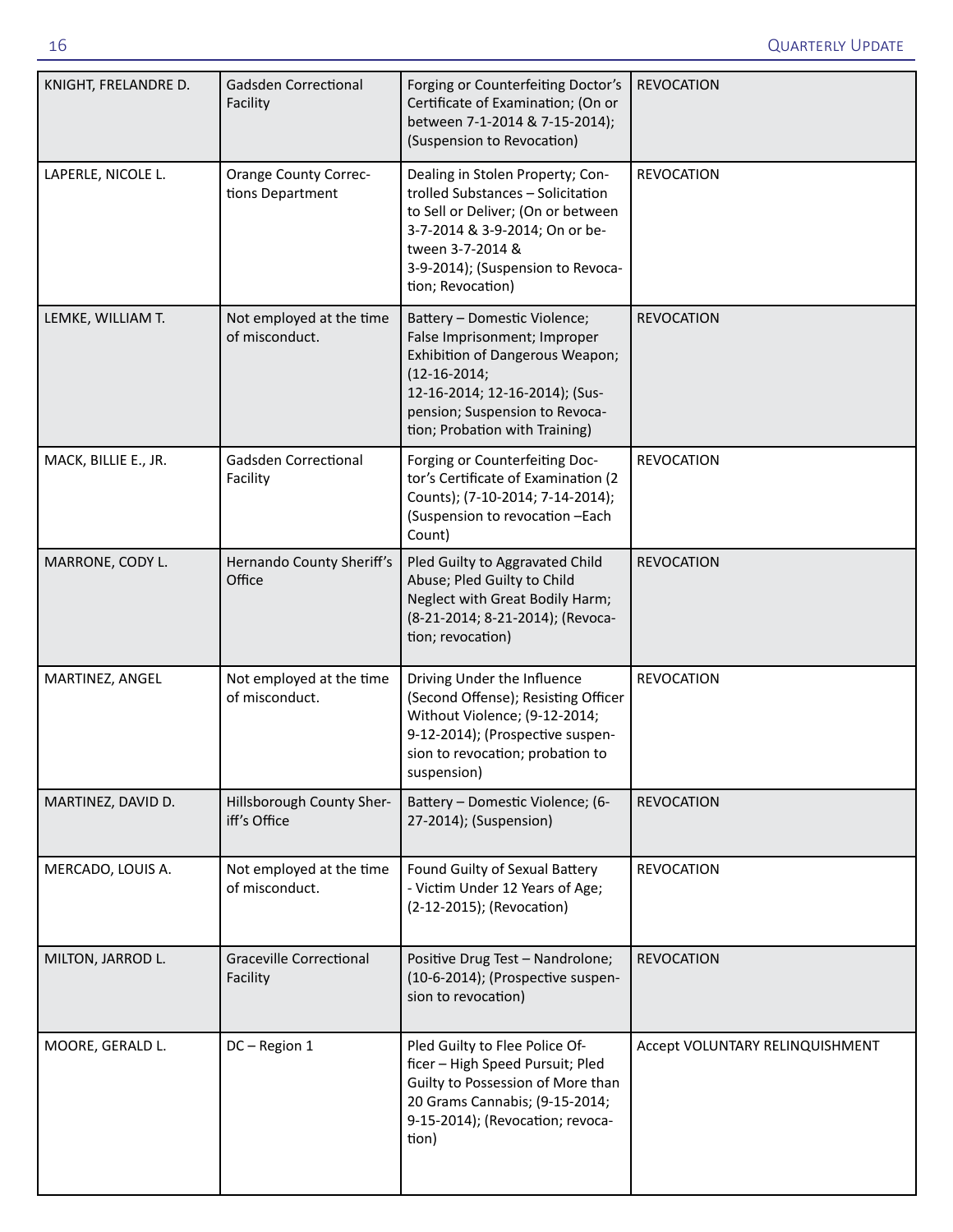| MORALES, BRIAN         | Tampa Police Department                            | Pled Guilty to Unlawful Sexual<br>Activity with Minor; (4-17-2015);<br>(Revocation)                                                                                                      | <b>REVOCATION</b>                                                                                                                                                                                                                          |
|------------------------|----------------------------------------------------|------------------------------------------------------------------------------------------------------------------------------------------------------------------------------------------|--------------------------------------------------------------------------------------------------------------------------------------------------------------------------------------------------------------------------------------------|
| MOREL, SHAUN R.        | Florida Highway Patrol                             | Driving Under the Influence; Pos-<br>session of Controlled Substance<br>Without Prescription; (7-9-2014;<br>7-9-2014); (Probation with sub-<br>stance abuse counseling; revoca-<br>tion) | <b>REVOCATION</b>                                                                                                                                                                                                                          |
| NIEBEL, JOSHUA R.      | DC-Region 3                                        | Driving under the Influence;<br>(2-11-2015); (Probation with Sub-<br>stance Abuse Counseling)                                                                                            | <b>REVOCATION</b>                                                                                                                                                                                                                          |
| PADGETT, JOHN W.       | DC-Region 2                                        | Pled Nolo Contendere to Lewd<br>and Lascivious Assault on Child<br>Under 16 Years of Age; (2-3-2015);<br>(Revocation)                                                                    | <b>REVOCATION</b>                                                                                                                                                                                                                          |
| PEREZ, ANN-JENETTE     | DC-Region 4                                        | Attempting to Obtain Controlled<br>Substance by Fraud; (1-4-2010);<br>(Suspension to revocation)                                                                                         | <b>REVOCATION</b>                                                                                                                                                                                                                          |
| PHILLIPS, THOMAS       | Not employed at the time<br>of misconduct.         | Carrying a Concealed Firearm; (9-<br>16-2014); (Suspension to Revoca-<br>tion)                                                                                                           | <b>REVOCATION</b>                                                                                                                                                                                                                          |
| PIEPER, ANDREW         | Not employed at the time<br>of misconduct.         | Pled Nolo Contendere to Posses-<br>sion of Short-Barreled Shotgun;<br>Pled Nolo Contendere to Posses-<br>sion of Methamphetamine; (3-<br>17-015; 3-17-2015); (Revocation;<br>Revocation) | DISMISS the Administrative Complaint<br>against the Respondent.                                                                                                                                                                            |
| PUERTAS, FERNANDO      | Not employed at the time<br>of misconduct.         | Conduct that Subverts or At-<br>tempts to Subvert the Basic Abili-<br>ties Process; (5-9-2011)                                                                                           | Nullification of Basic Abilities Test scores<br>for all tests taken on or after September 7,<br>2005, and prohibition from taking a Basic<br>Abilities Test for a period of five years from<br>the date of the Final Order.                |
| PURDY, JAMES C.        | <b>Blackwater River Correc-</b><br>tional Facility | Driving Under the Influence;<br>(8-24-2012); (Probation with Sub-<br>stance Abuse Counseling)                                                                                            | 6 month PROBATION beginning 15 days<br>after the filing of the Final Order; provide<br>staff with proof of successful completion<br>of Commission-approved substance abuse<br>counseling prior to the end of the proba-<br>tionary period. |
| RADFORD III, GEORGE O. | Not employed at the time<br>of misconduct.         | Pled Guilty to Contributing to<br>the Delinquency of a Minor (2<br>counts); (3-24-2015 (2 counts));<br>(Probation to Suspension (2<br>counts))                                           | <b>REVOCATION</b>                                                                                                                                                                                                                          |
| RAYMOND, TILLMAN R.    | Not employed at the time<br>of misconduct.         | Battery - Touch or Strike; (1-20-<br>2015); (Suspension)                                                                                                                                 | <b>REVOCATION</b>                                                                                                                                                                                                                          |
| REED, THOMAS D.        | Not employed at the time<br>of misconduct.         | Driving Under the Influence;<br>(12-12-2014); (Probation with<br><b>Substance Abuse Counseling)</b>                                                                                      | <b>REVOCATION</b>                                                                                                                                                                                                                          |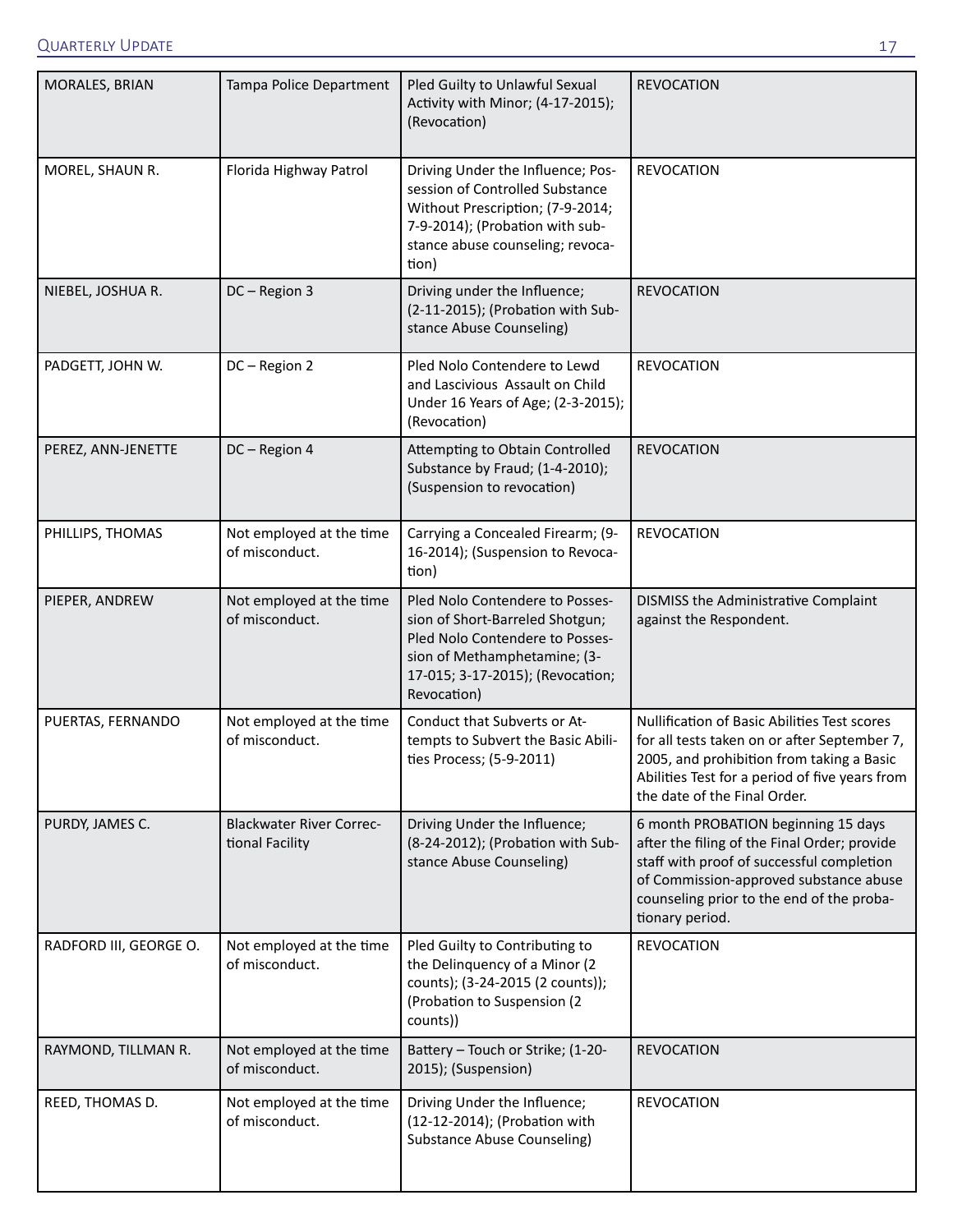| RICE, JORGE                                  | Not employed at the time<br>of misconduct.                    | Petit Theft (3 counts); (1-7-2014;<br>1-8-2014; 2-19-2014); (Prospec-<br>tive Suspension to Revocation (3<br>counts))                                                                                                                                                                  | <b>REVOCATION</b>                                                                                                                                                                                                                                                                                                                                                             |
|----------------------------------------------|---------------------------------------------------------------|----------------------------------------------------------------------------------------------------------------------------------------------------------------------------------------------------------------------------------------------------------------------------------------|-------------------------------------------------------------------------------------------------------------------------------------------------------------------------------------------------------------------------------------------------------------------------------------------------------------------------------------------------------------------------------|
| ROBERTS, JAMES W.                            | Not employed at the time<br>of misconduct.                    | Driving Under the Influence;<br>(5-17-2014); (Probation with Sub-<br>stance Abuse Counseling)                                                                                                                                                                                          | <b>REVOCATION</b>                                                                                                                                                                                                                                                                                                                                                             |
| ROBINSON, GREGORY G.                         | South Miami Police De-<br>partment                            | Positive Drug Test - Marijuana;<br>(2-17-2015); (Prospective Suspen-<br>sion to Revocation)                                                                                                                                                                                            | <b>REVOCATION</b>                                                                                                                                                                                                                                                                                                                                                             |
| RODRIGUEZ, FRANCISCO                         | Jacksonville Sheriff's Office                                 | Conspiracy to Commit Introduc-<br>tion of Contraband; Attempted<br>Introduction of Contraband;<br>(2-20-2014; 2-20-2014); (Pro-<br>spective Suspension to Revoca-<br>tion; Prospective Suspension to<br>Revocation)                                                                    | <b>REVOCATION</b>                                                                                                                                                                                                                                                                                                                                                             |
| RODRIGUEZ-SANTIAGO,<br><b>JOSEPH ANTHONY</b> | Sunrise Police Department                                     | Positive Drug Test - Marijuana;<br>Possession of Cannabis not more<br>than 20 grams; Possession of Drug<br>Paraphernalia (3 counts); (9-25-<br>2013; 9-25-2013; 9-25-2013 (3<br>counts)); Prospective Suspension<br>to Revocation; Revocation; Proba-<br>tion to Suspension (3 counts) | Accept VOLUNTARY RELINQUISHMENT                                                                                                                                                                                                                                                                                                                                               |
| ROGERS, JAMES H.                             | DC-Region 2                                                   | Driving Under the Influence (Sec-<br>ond DUI); (3-23-2013); (Prospec-<br>tive Suspension to Revocation)                                                                                                                                                                                | Accept Administrative Law Judge's Findings<br>of Fact and Conclusions of Law, and Reject<br>the Administrative Law Judge's Recom-<br>mended Penalty of one (1) year suspension<br>of Respondent's certification, followed by<br>a probation period of three (3) years, and<br>Accept FDLE Prosecution's Recommenda-<br>tion of the Penalty of REVOCATION.                     |
| ROLDAN, CARMEN L.                            | Lighthouse Point Police<br>Department                         | Driving Under the Influence;<br>Resisting an Officer without<br>Violence; (12-7-2013; 12-7-2013);<br>(Probation with Substance Abuse<br>Counseling; Probation to Suspen-<br>sion)                                                                                                      | 15 day prospective SUSPENSION beginning<br>15 days following the filing of the Final<br>Order; 1 year PROBATION to begin at the<br>conclusion of the suspension period; pro-<br>vide staff with proof of successful comple-<br>tion of Commission-approved substance<br>abuse counseling and anger-management<br>counseling prior to the end of the proba-<br>tionary period. |
| RUIZ, CARLOS L.                              | Florida Department of<br>Highway Safety and Motor<br>Vehicles | Pled Guilty to Attempt to Possess<br>a Controlled Substance - Methy-<br>lone; (9-16-2014); (Revocation)                                                                                                                                                                                | CONTINUED TO MAY 2016 DISCIPLINARY<br><b>HEARING</b>                                                                                                                                                                                                                                                                                                                          |
| RUSNAK, NATASHIA A.                          | DC-Region 1                                                   | Unprofessional Relationship with<br>an Inmate - Romantic Associa-<br>tion; Introduction of Contraband<br>at State Correctional Facility; (On<br>or between 3-15-2013 & 10-29-<br>2014; On or between 3-15-2013<br>& 10-29-2014); (Revocation;<br>Revocation)                           | <b>REVOCATION</b>                                                                                                                                                                                                                                                                                                                                                             |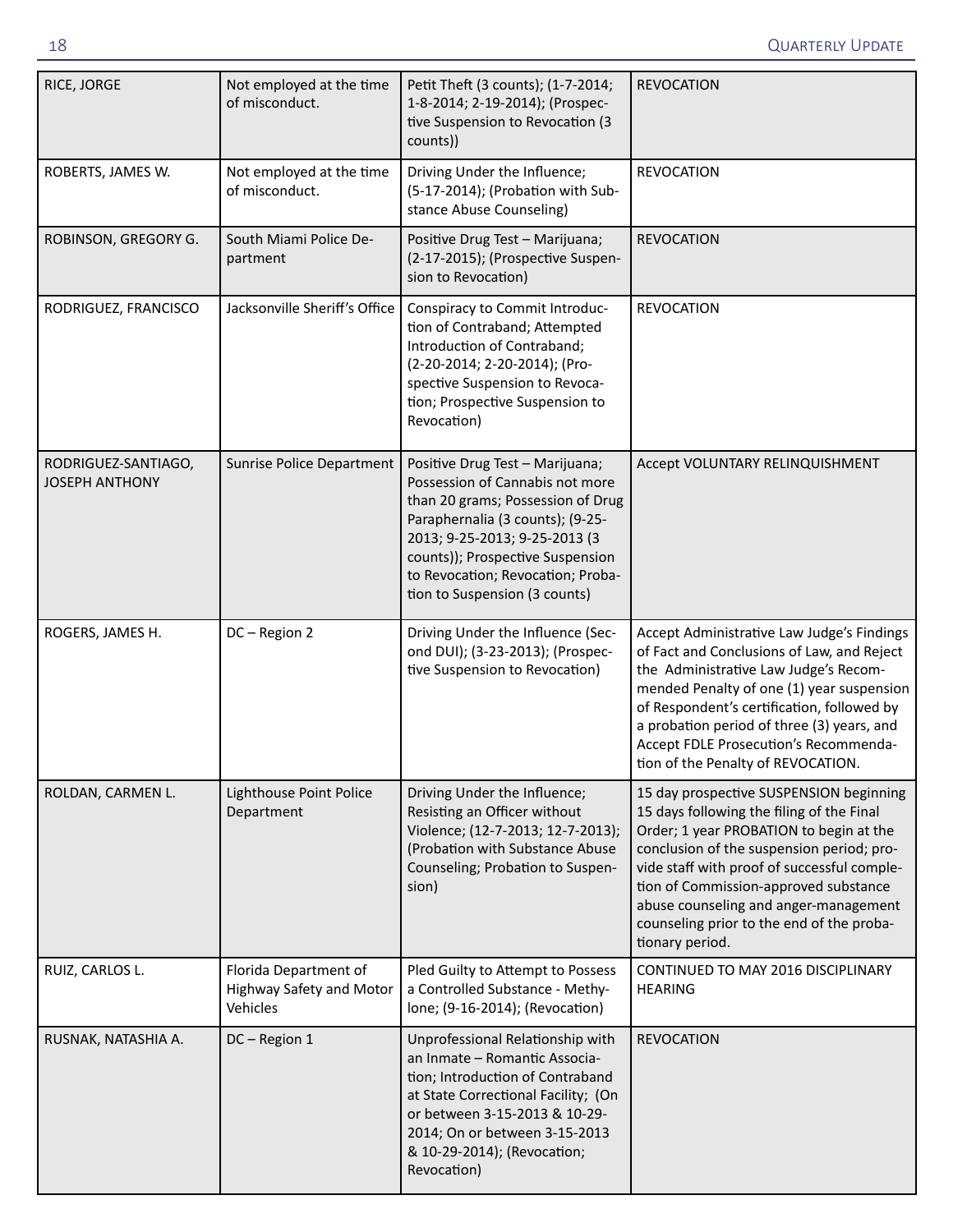| SALLE, SARAH J.      | Not employed at the time<br>of misconduct.                           | Pled Guilty to Petit Theft; (7-8-<br>2014); (Suspension to Revocation)                                                                                                                                                                          | <b>REVOCATION</b>                                                                                                                                                                                                                                                                                                          |
|----------------------|----------------------------------------------------------------------|-------------------------------------------------------------------------------------------------------------------------------------------------------------------------------------------------------------------------------------------------|----------------------------------------------------------------------------------------------------------------------------------------------------------------------------------------------------------------------------------------------------------------------------------------------------------------------------|
| SCOTT, RAY E.        | Not employed at the time<br>of misconduct.                           | Found Guilty of Possession of<br>Child Pornography - More than<br>10 Images (99 counts); (11-14-<br>2014 (99 counts)); Revocation (99<br>counts)                                                                                                | <b>REVOCATION</b>                                                                                                                                                                                                                                                                                                          |
| SEARCY, KRISTOFER E. | DC - Region 1; DC - Re-<br>gion 1 Institutional Train-<br>ing Center | No Moral Character Violation                                                                                                                                                                                                                    | <b>ISSUE FINAL ORDER FOR VOLUNTARY RE-</b><br>LINQUISHMENT                                                                                                                                                                                                                                                                 |
| SHAWVER, MICHAEL A.  | <b>Highlands County Sheriff's</b><br>Office                          | Possession of Obscene Material;<br>Possession of Obscene Material;<br>Possession of Obscene Material;<br>(8-25-2011; 9-11-2011; 9-28-<br>2011) (Probation to Suspension;<br>Probation to Suspension; Proba-<br>tion to Suspension)              | DISMISS the Administrative Complaint<br>against the Respondent.                                                                                                                                                                                                                                                            |
| SMITH, CORY R.       | Not employed at the time<br>of misconduct.                           | Possession of Not More than 20<br>Grams of Cannabis; (11-6-2014);<br>(Revocation)                                                                                                                                                               | <b>REVOCATION</b>                                                                                                                                                                                                                                                                                                          |
| SPRADLEY, ROBERT W.  | DC-Region 1                                                          | Pled Guilty to Improper Exhibition<br>of a Dangerous Weapon; Battery<br>- Domestic Violence with Slight or<br>Moderate Victim Physical Injury;<br>(4-3-2013; 4-3-2013); (Probation<br>with Training; Prospective Suspen-<br>sion to Revocation) | DISMISS the Administrative Complaint<br>against the Respondent.                                                                                                                                                                                                                                                            |
| THOMPSON, VICTOR L.  | Margate Police Depart-<br>ment                                       | Driving Under the Influence with<br>Property Damage; (11-24-2013);<br>(Probation with substance abuse<br>counseling)                                                                                                                            | 10 day prospective SUSPENSION beginning<br>15 days following the Final Order; 1 Year<br>PROBATION to begin at the conclusion of<br>the suspension period; provide staff with<br>proof of successful completion of Commis-<br>sion-approved substance abuse counsel-<br>ing prior to the end of the probationary<br>period. |
| TUTEN, DONNIE G.     | Not employed at the time<br>of misconduct.                           | Aggravated Stalking; (On or be-<br>tween 7-1-2014 & 12-22-2014);<br>(Revocation)                                                                                                                                                                | <b>REVOCATION</b>                                                                                                                                                                                                                                                                                                          |
| VELAQUEZ, EDY A.     | Palm Beach County Sher-<br>iff's Office                              | Pled Guilty to Falsifying Records- 6<br>counts; (8-20-2012); Probation to<br>Suspension- 6 counts                                                                                                                                               | <b>REVOCATION</b>                                                                                                                                                                                                                                                                                                          |
| WALKER, DWAYNE L.    | Not employed at the time<br>of misconduct.                           | Violation of Commission-Ordered<br>Probation; (9-7-2014); (Written<br>Reprimand to Revocation)                                                                                                                                                  | <b>REVOCATION</b>                                                                                                                                                                                                                                                                                                          |
| WALKER, TARASHEEMA   | DC-Region 2                                                          | Aggravated Battery with a Deadly<br>Weapon; Battery - Domestic<br>Violence; (2-22-2015; 2-22-2015);<br>(Prospective Suspension to Revo-<br>cation; Prospective Suspension to<br>Revocation)                                                     | REMANDED TO Division of Administrative<br><b>Hearings</b>                                                                                                                                                                                                                                                                  |